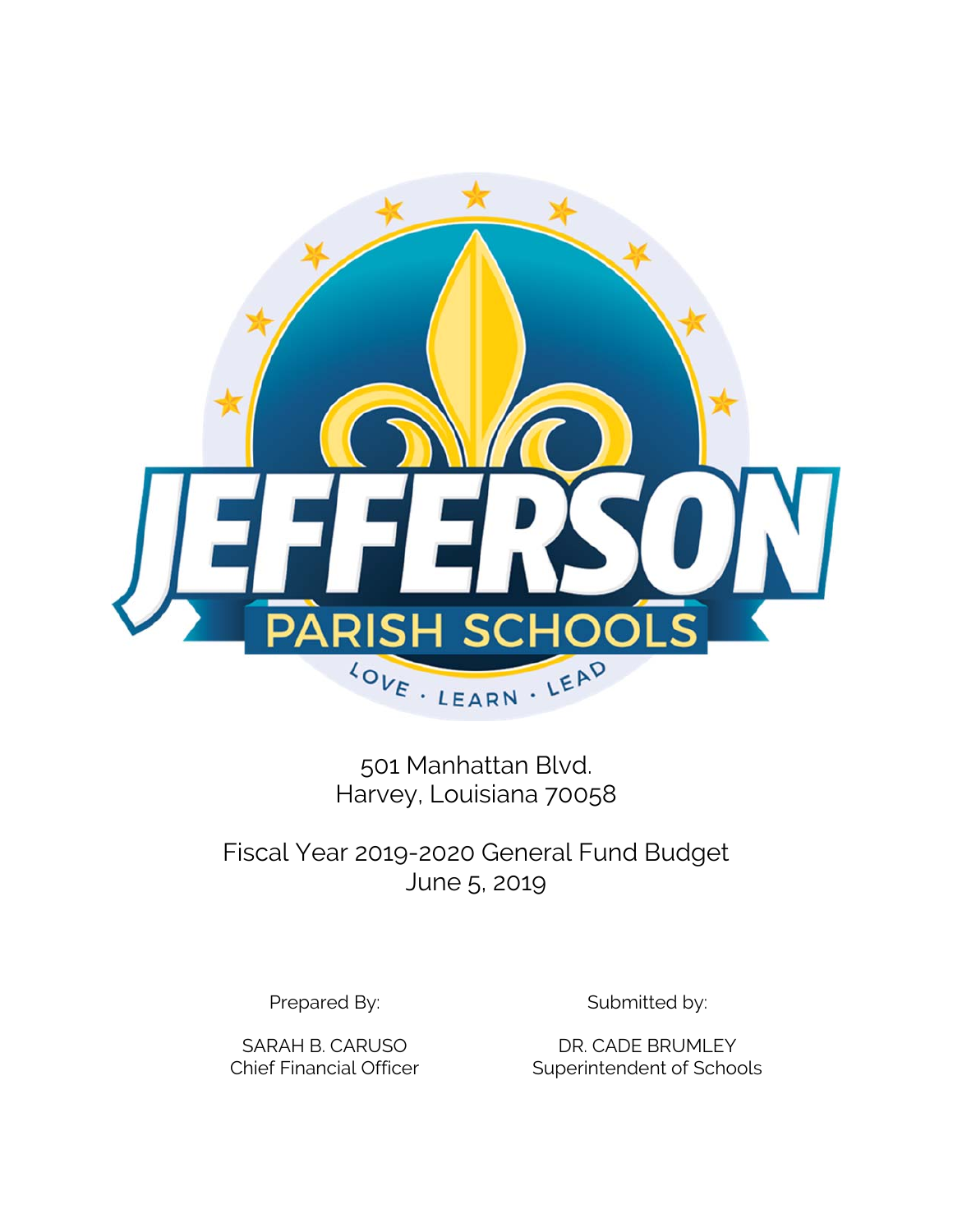## **JEFFERSON PARISH SCHOOLS OFFICIALS**

Dr. Cade Brumley

SUPERINTENDENT

## **SCHOOL BOARD MEMBERS**

Mark Morgan, District I

Ricky Johnson, District II

Tiffany Kuhn, District III

Clay Moise, District IV

Simeon Dickerson, District V

Larry Dale, District VI

Billy North, District VII

Chad Nugent, District VIII

Sandy Denapolis-Bosarge, District IX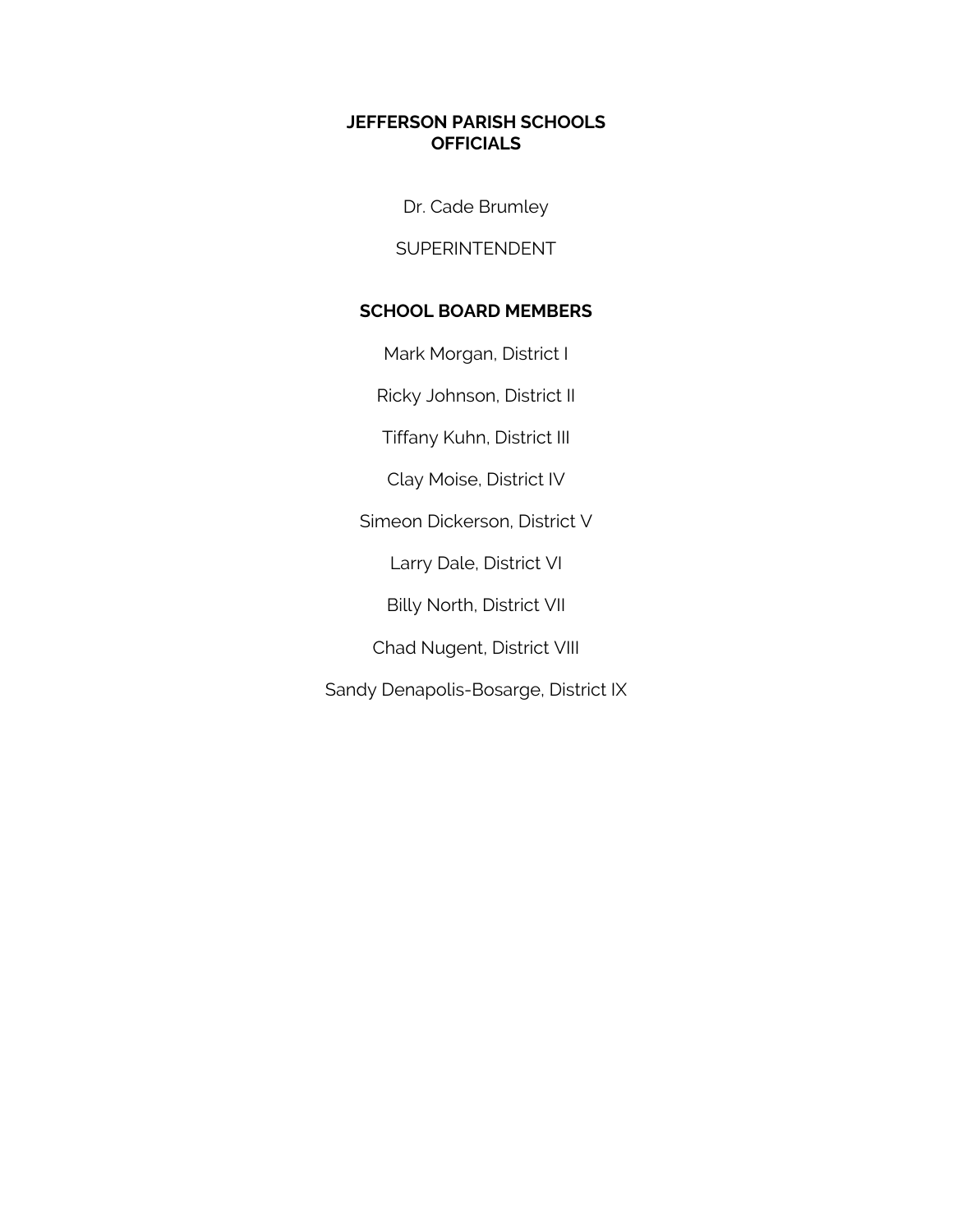

**Dr. Cade Brumley** Superintendent

**June 5, 2019** 

#### **RE: THE FISCAL YEAR 2020 GENERAL FUND BUDGET**

# **TO: CITIZENS OF JEFFERSON PARISH AND MEMBERS OF THE JEFFERSON PARISH SCHOOL BOARD:**,

In accordance with Louisiana Revised Statutes 17:02, 17:82, 17:88(A) and 39:1301, et. Seq., as amended, the Jefferson Parish School System Superintendent recommends to the School Board the proposed Fiscal Year (FY) 2020 Fund Budgets. The Jefferson Parish School Board, in order to consider adoption, must first:

- Publish a general summary of the proposed new budget (This booklet will suffice.)
- Hold at least one public hearing. The Superintendent recommends the following date, time and place:
	- o June 5, 2018 5:30 p.m., West Bank, Boardroom, 501 Manhattan Blvd, Harvey, Louisiana
- Advertise notice of the public hearing in the official journal at least 10 (ten) days prior to holding such hearing. (Advertisement in the Times Picayune on May 24, 2019)

## **THIS BUDGET INCLUDES**

This budget package follows an intensive budget preparation process that began in February 2018. It is a reflection of the financial plan for meeting the educational needs of the children in our Parish. This budget includes the responsibilities of the School System to provide a safe and encouraging learning environment for the future of our Parish.

The priorities incorporated into this document, which are in line with the goals of the District, are as follows:

Priority 1: Provide safe, healthy, and modern schools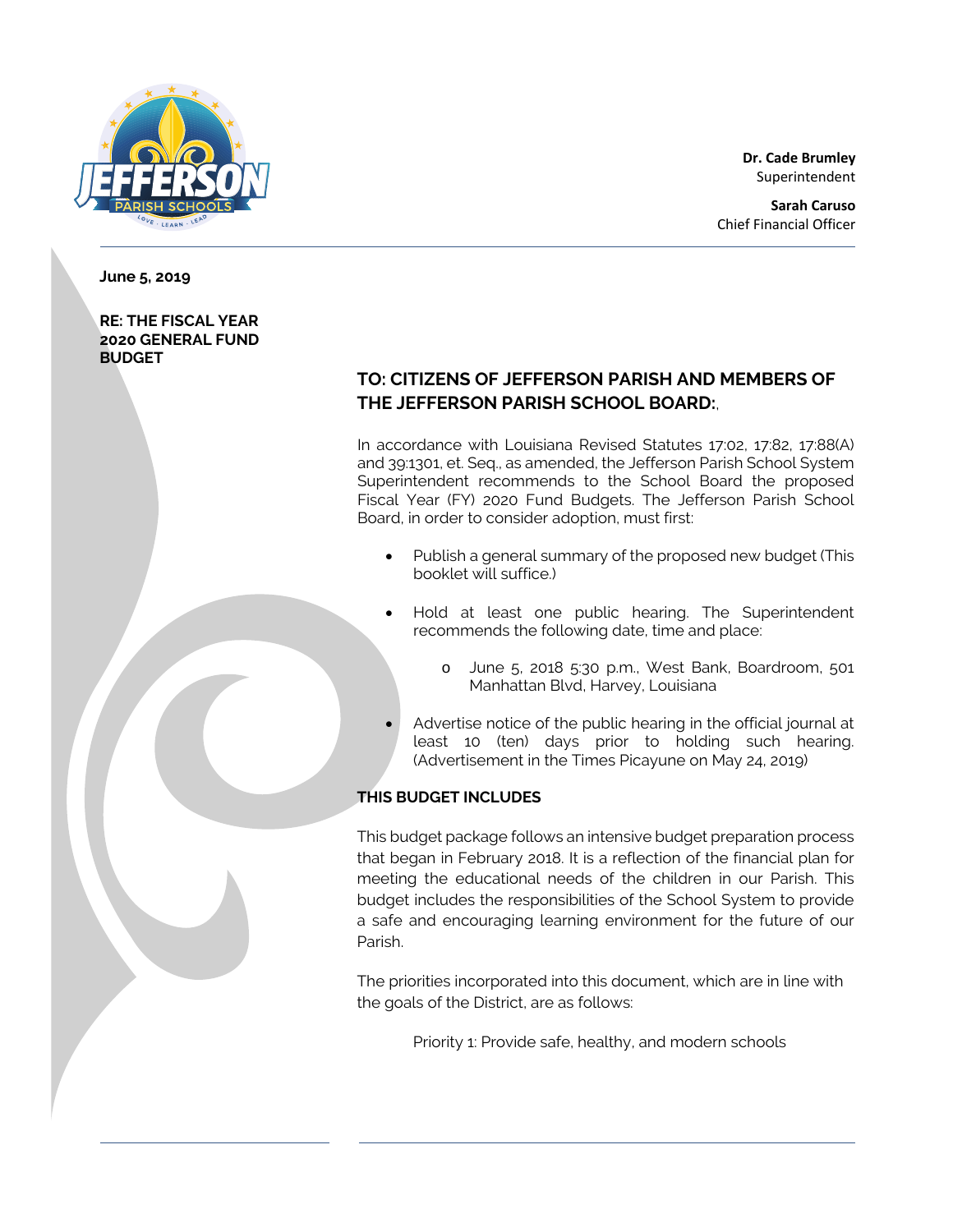Priority 2: Hire, grow and keep the best teachers

Priority 3: Hire, grow and keep the best leaders

Priority 4: Use a robust curriculum with aligned assignments

Priority 5: Prioritize access, equity, and opportunity

Priority 6: Partner with families, community members, School Board members, agencies, and other stakeholders

While the main retirement system for the District (TRSL) actually decreased .7%, in comparison to the 2018-19 fiscal year, the District is still projected to spend \$64.25 million in employee retirement costs for FY 2019-2020. This is approximately 12% of the budget. In addition to high retirement contribution rates, the District pays for retiree health benefits at a cost of approximately \$25.1 million or 5% of the budget. The chart below shows the retirement contribution rates for fiscal years 2019-20, 2018-19 and 2017-18. It also shows the increases in the retirement contributions from fiscal year 2019 to 2020 of approximately \$3.6 million relative to the millage.

|                               | 2017-18      | 2018-19      | 2019-20      |
|-------------------------------|--------------|--------------|--------------|
| <b>TRSL</b>                   | 26.6%        | 26.7%        | 26.0%        |
| TRSL-ORP                      | 28.4%        | 28.0%        | 28.4%        |
| LSERS                         | 27.6%        | 28.0%        | 29.4%        |
| LASERS                        | 37.9%        | 37.9%        | 40.7%        |
|                               |              |              |              |
| Total retirement contribution | \$61,136,877 | \$60,645,666 | \$64,250,520 |

The District recognizes our need to be competitive with educator pay. In order for Jefferson Parish Public Schools to increase student achievement, we need top quality teachers for the classrooms. While the District is making strides to develop our teachers, the District had struggled to recruit and retain our workforce. Often times, the issue of recruitment and retention related to lower compensation comparative to neighboring Parishes. In May 2019, the voters of JP approved a new 7.9 mils for employee salaries and benefits. Prior to the millage, in March 2019, the Board approved new salary charts contingent upon the successful millage. With an approval rating of 72%, the District will begin collecting the new property taxes in December 2019 while the pay raises are effective July 1, 2019. The cost of the new pay plan is approximately \$33 million while the anticipated collection is approximately \$28 million. The remaining \$4.5 million will be funded by an internal budget scrub. The new pay raises and revenue source are encompassed into this budget.

In Spring 2019, the Administration proposed the closing of three (3) school and converting several elementary and middle schools to the PreK-8 model. The cost of the conversion (recurring and onetime) is encompassed into this budget book. We believe this action will result in long term savings due to efficiencies and retention of our students.

In February 2019, the School Board approved the District's strategic plan titled "2024: The Future Our Kids Deserve". In Priority 4, an action item is "Have top quality curriculum". Included in this action item is to purchase ample Tier 1 materials for all content areas, keep the same top quality Curriculum for five years and follow state guidelines for use of the curriculum. Tier 1 curriculum allows for students to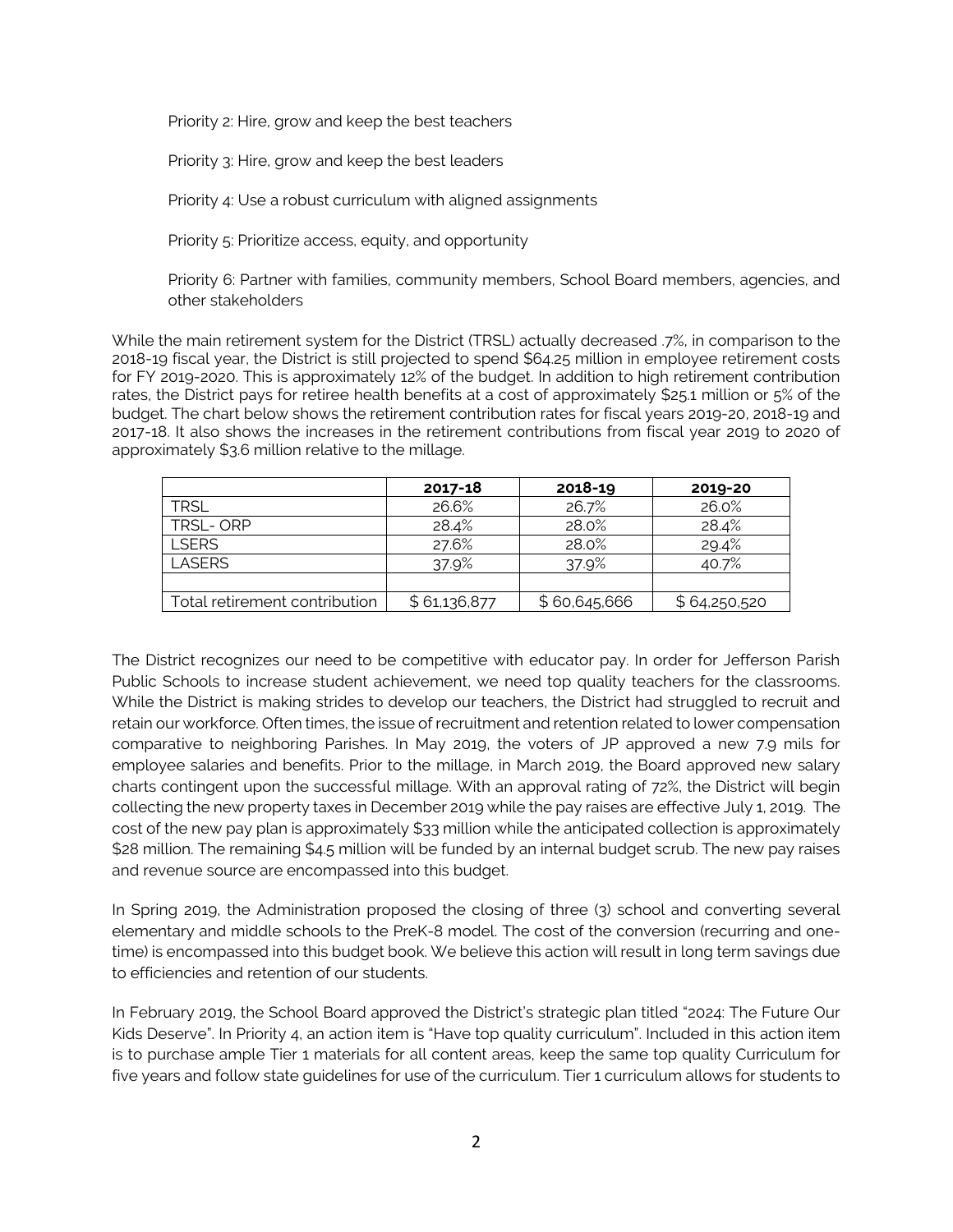be taught in alignment with the State Assessment with the overall goal of improving student achievement. The cost to the General Fund to purchase textbooks is approximately \$6.7 million. This includes the addition of a science curriculum and materials which had not been previously purchased and is needed by our teachers.

In the Spring 2019, the School Board approved a new bus transportation contract. The anticipated increase in cost for the General Fund relating to the new contract is \$534,000. This brings the total anticipated cost of the contract to \$7,934,000 above the costs of our owner operator salaries and benefits. This contract fills the void for owner-operator bus driver vacancies that the District has been unable to fill. While we continually advertise for these vacancies, we still need to transport the students to Schools. Therefore, the need for this contract is imperative.

#### **BUDGET CONCERNS**

In FY 2020, the District is projected to make "Payments to Other LEAS" of approximately \$52.994 million or 10% of the budget. The below chart is the breakdown of payments to other LEAs over the last eight years, which is when charter movement started in Jefferson Parish. The District is facing an increase in charter enrollment (Type 1, 2, or 3) which in turn increases the amount that needs to be disbursed,

|                    | <b>Total</b>   | <b>Total Charter</b> | Traditional/Charter | <b>Total School</b> |
|--------------------|----------------|----------------------|---------------------|---------------------|
| <b>Fiscal Year</b> | Payments*      | <b>Enrollment</b>    | <b>School Count</b> | Count               |
| 2012               | 1,180,312<br>S | N/A                  | 87/1                | 88                  |
| 2013               | 6,682,590      | 407                  | 77/2                | 79                  |
| 2014               | 15,255,064     | 1,328                | 76/4                | 80                  |
| 2015               | 21,967,668     | 1,890                | 76/4                | 81                  |
| 2016               | 28,432,309     | 2,593                | 77/7                | 84                  |
| 2017               | 35,339,392     | 3,070                | 77/7                | 84                  |
| 2018               | 36,746,769     | 3,101                | 78/6                | 84                  |
| 2019               | 45,288,295     | 3,385                | 79/5                | 84                  |
| 2020               | 52,994,573     | 4,059                | 76/5                | 81                  |

|                             | FY 2018 actual | FY 2020 Proposed | 2 year difference |
|-----------------------------|----------------|------------------|-------------------|
| Total MFP                   | \$219,036,059  | \$221,979,400    | 2,943,341         |
| Payments to Charters        | 36,746,769     | 52,994,573       | 16,247,804        |
| <b>Net MFP for District</b> | \$182,289,290  | \$ 168,984,827   | \$ (13,304,463)   |

Since 2009-2010, the District has not received its annual 2.75% MFP increase from the State.

| <b>Fiscal Year</b> | <b>Approximate MFP funds lost</b> |
|--------------------|-----------------------------------|
| 2009-2010          | \$                                |
| 2010-2011          | 4,697,005                         |
| 2011-2012          | 9,682,748                         |
| 2012-2013          | 14,646,134                        |
| 2013-2014          | 21,084,680                        |
| 2014-2015          | 28,447,347                        |
| 2015-2016          | 36,717,962                        |
| 2016-2017          | 44,507,281                        |
| 2017-2018          | 52,692,753                        |
| 2018-2019          | 60,808,293                        |
| TOTAL FUNDS LOST   | \$273,284,203                     |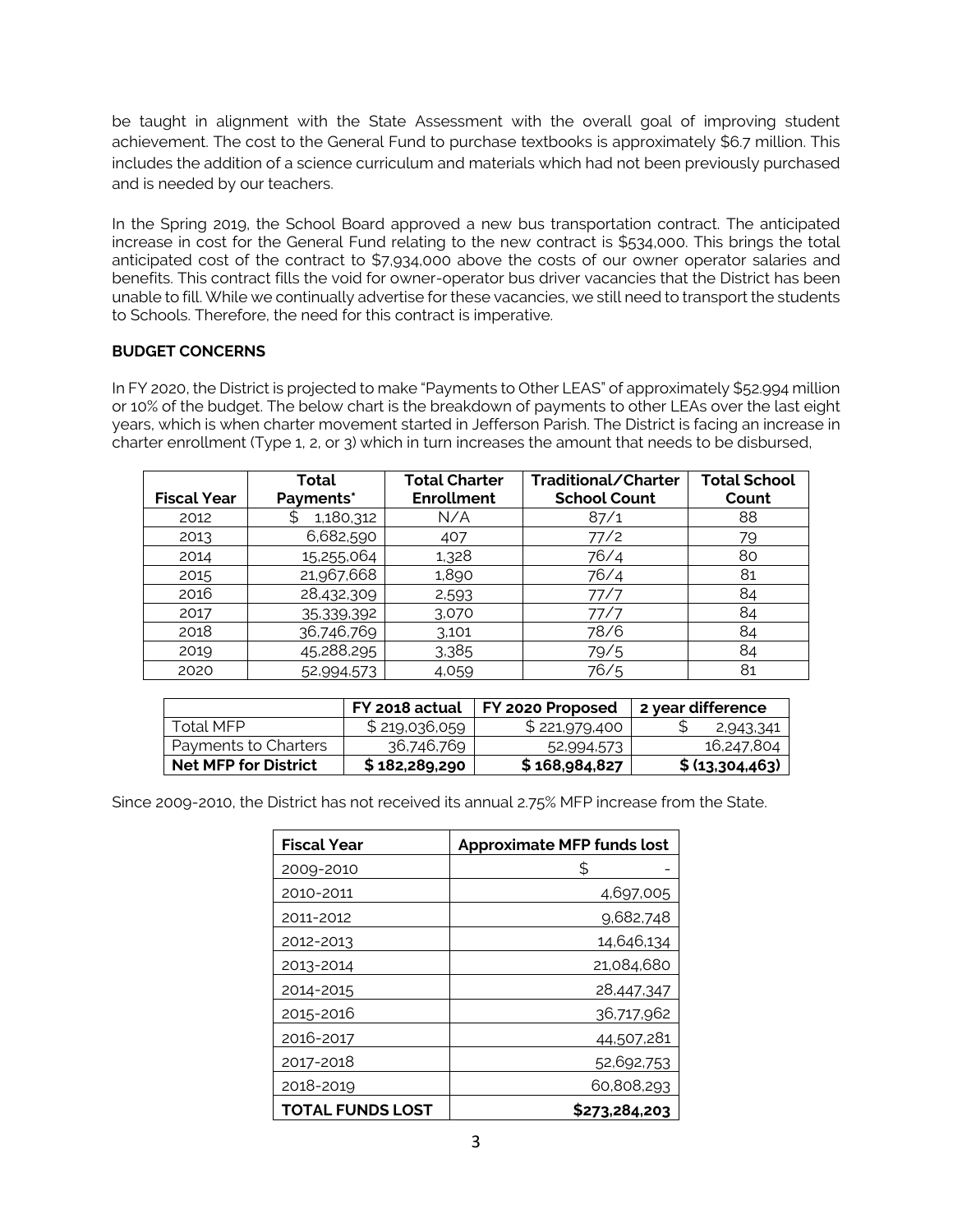When the District began investing in charter schools and enrollment in those schools began to increase, the District never implemented corresponding spending reductions to accommodate payments to charters. In fact, the District increased the number of District-operated schools and employees while also authorizing charters. These two actions are, in fact, counterproductive to each other. Also, as results of inflation also have an impact on operational costs, we have not seen the Constitutionally-authorized 2.75% annual MFP increase for a decade.

Inflationary impacts, costs relative to 21<sup>st</sup> century learning such as technology and school security, increasing payments to other LEAs without significant corresponding reductions as offsets, and the lack of decades worth of MFP increases have placed the District in an unfortunate financial situation that must be systematically addressed over the course of the next year to ensure district solvency moving into 2020-21. This budget reflects a temporary solution to a structural problem that must be resolved.

#### **BUDGET OVERVIEW AND HIGHLIGHTS**

The summary of the General Fund budget for FY 2020 includes revenues and other financing sources of approximately \$538.3 million and expenditures of approximately \$538.3 million.

Sales tax collections and ad valorem taxes make up 54% of budgeted revenues for General Fund. See the below chart for the budgeted revenue "make-up" for the General Fund:

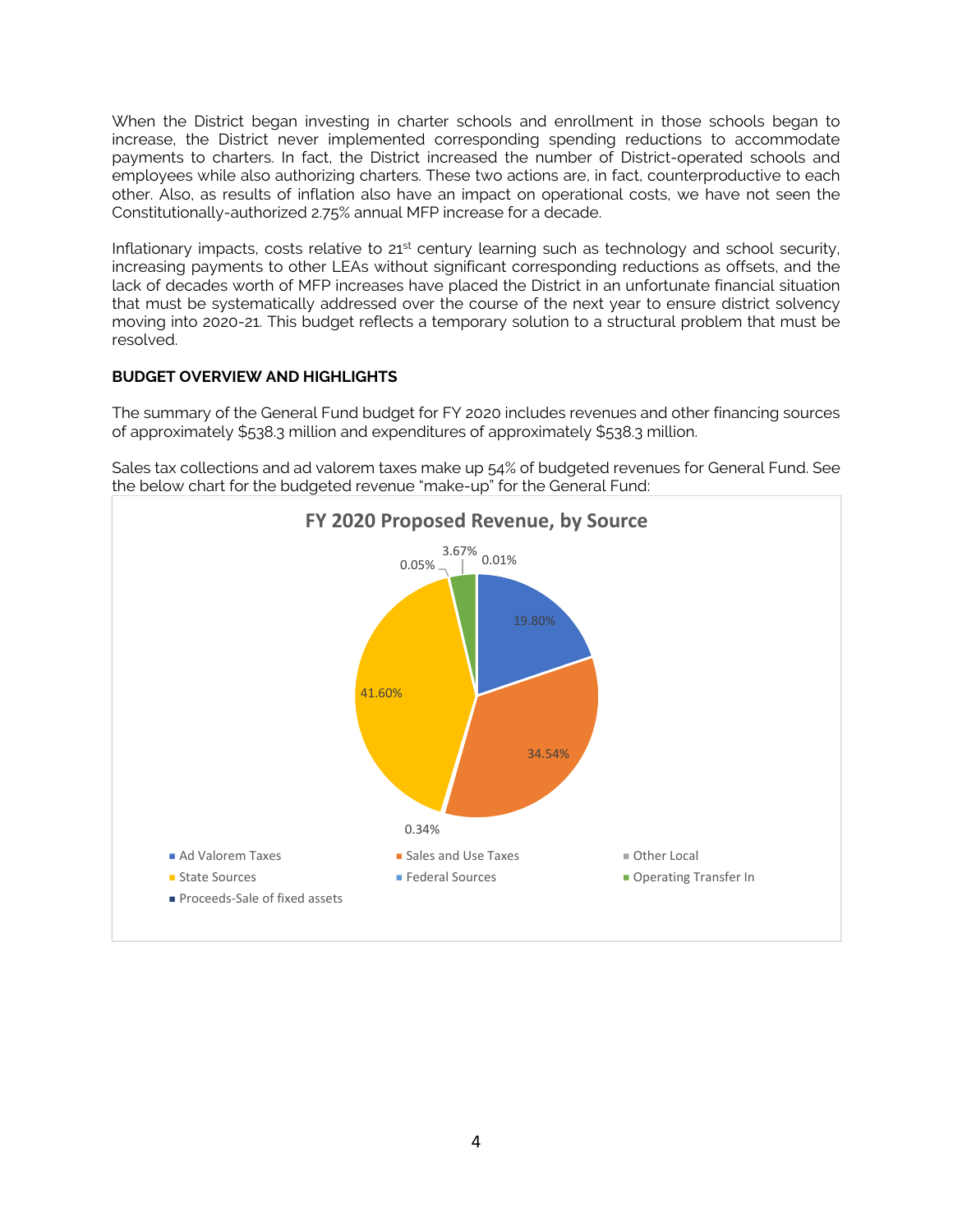

## **FY 2020 General Fund Appropriations by Object Code**

Prepared By: **Respectfully Submitted:** 

Sarah B. Caruso Dr. Cade Brumley<br>
Chief Financial Officer Chief Brumley<br>
Chief Financial Officer Chief Financial Officer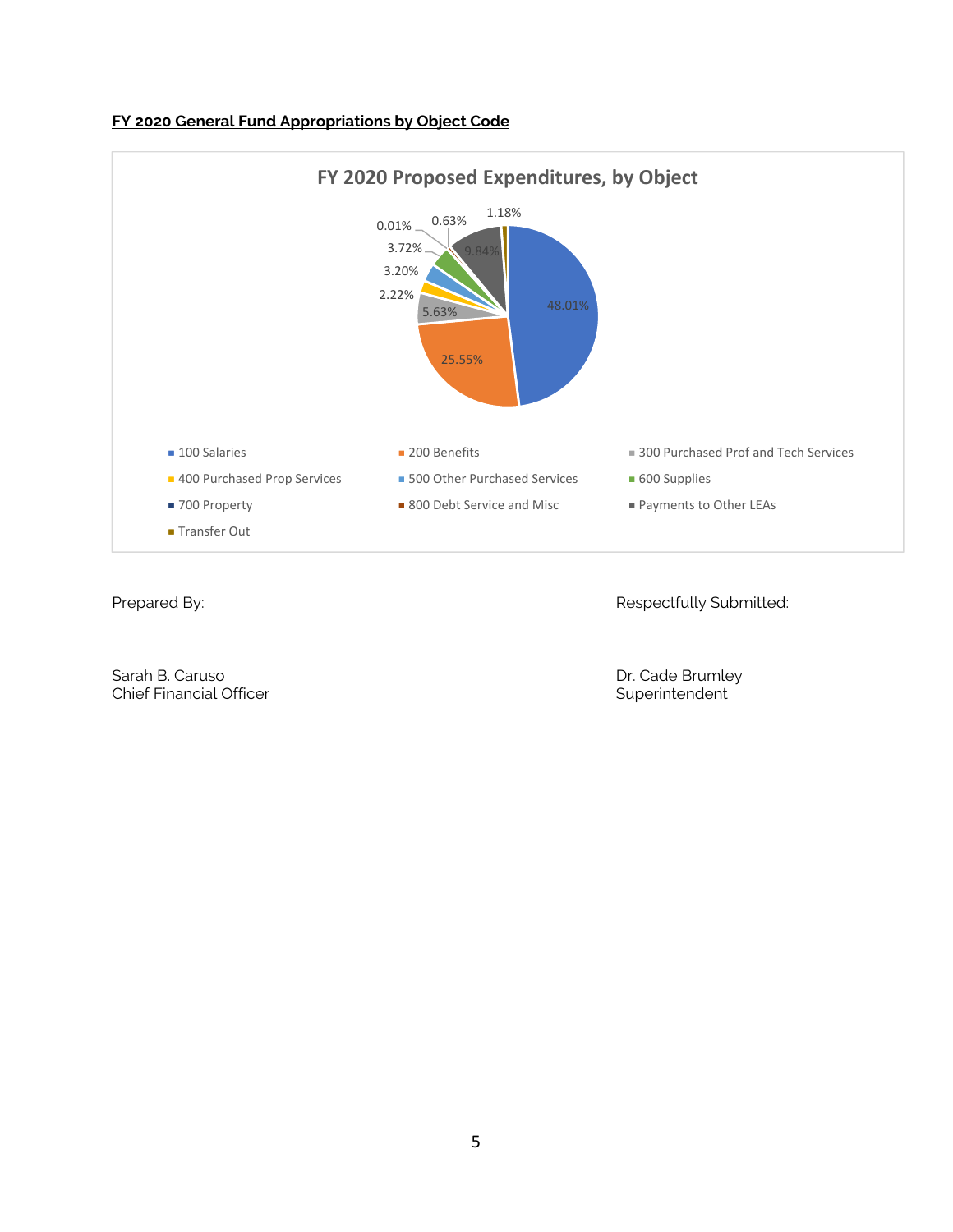#### **JEFFERSON PARISH SCHOOLS FY 2020 GENERAL FUND BUDGET BOOK‐ SUMMARY**

|                                                       | 2018 Actual    | 2019 Original | 2020 Proposed  |
|-------------------------------------------------------|----------------|---------------|----------------|
|                                                       |                |               |                |
| <b>REVENUES</b>                                       |                |               |                |
| <b>Ad Valorem Taxes</b>                               | 76,317,964     | 77,620,295    | 106,588,610    |
| Sales and Use Taxes                                   | 177,743,797    | 174,050,000   | 185,942,056    |
| Other Local                                           | 3,154,249      | 2,290,700     | 1,804,685      |
| <b>State Sources</b>                                  | 221,103,928    | 223,177,510   | 223,937,557    |
| <b>Federal Sources</b>                                | 286,980        | 310,300       | 243,000        |
| <b>Total Revenues</b>                                 | 478,606,918    | 477,448,805   | 518,515,908    |
|                                                       |                |               |                |
| <b>EXPENDITURES</b>                                   |                |               |                |
| 100 Salaries                                          | 239,072,133    | 236,565,603   | 258,439,770    |
| 200 Benefits                                          | 130,901,919    | 129,369,005   | 137,556,038    |
| 300 Purchased Prof and Tech Services                  | 30,584,828     | 29,907,649    | 30,323,392     |
| 400 Purchased Prop Services                           | 14,224,756     | 12,448,947    | 11,963,088     |
| 500 Other Purchased Services                          | 14,635,092     | 15,949,287    | 17,228,606     |
| 600 Supplies                                          | 21,745,451     | 18,477,858    | 20,018,873     |
| 700 Property                                          | 1,116,305      | 195,969       | 50,000         |
| 800 Debt Service and Misc                             | 364,762        | 4,612,170     | 3,365,897      |
| Payments to Other LEAs                                | 36,746,769     | 29,035,765    | 52,994,573     |
| <b>Total Expenditures</b>                             | 489,392,015    | 476,562,253   | 531,940,238    |
|                                                       |                |               |                |
| <b>EXCESS (DEFICIT) OF REVENUES OVER EXPENDITURES</b> | (10, 785, 097) | 886,553       | (13, 424, 329) |
| <b>OTHER FINANCING SOURCES (USES)</b>                 |                |               |                |
| <b>Operating Transfer In</b>                          | 4,852,546      | 4,000,000     | 19,758,471     |
| Proceeds-Sale of fixed assets                         | 47,893         | 30,000        | 40,000         |
| <b>Transfer Out</b>                                   | (4,351,283)    | (4,887,444)   | (6, 374, 142)  |
| <b>TOTAL OTHER FINANCING SOURCES</b>                  | 549,156        | (857, 444)    | 13,424,329     |
|                                                       |                |               |                |
| <b>NET CHANGE IN FUND BALANCE</b>                     | (10, 235, 941) | 29,109        | 0.00           |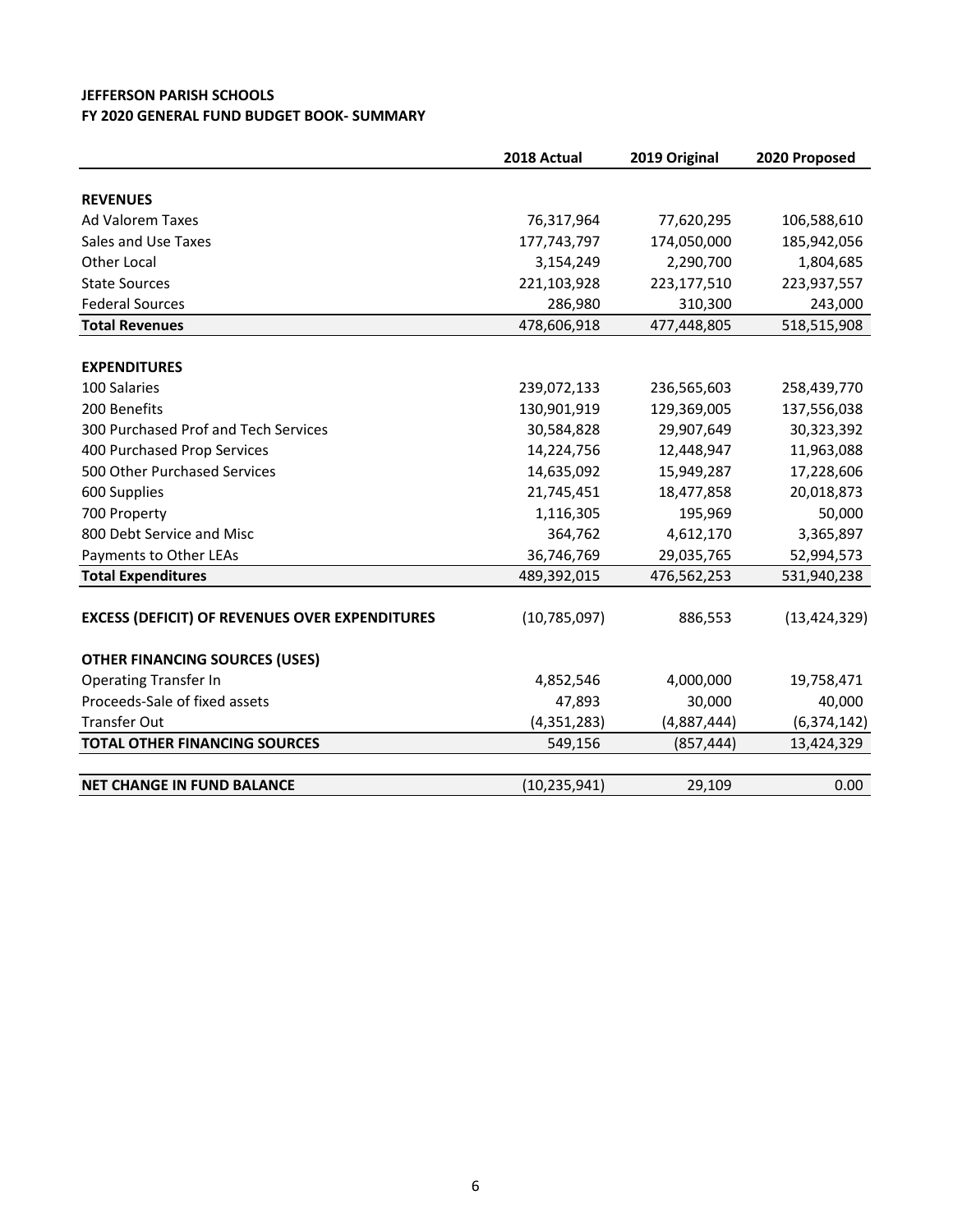| OBJECT                 | <b>OBJECT DESCRIPTION</b>                                                                          | <b>FUNCTION DESCRIPTION</b>                                                                     | 2018 Actual               | 2019 Original             | 2020 Proposed              |
|------------------------|----------------------------------------------------------------------------------------------------|-------------------------------------------------------------------------------------------------|---------------------------|---------------------------|----------------------------|
|                        |                                                                                                    |                                                                                                 |                           |                           |                            |
| <b>REVENUES</b>        |                                                                                                    |                                                                                                 |                           |                           |                            |
| <b>LOCAL REVENUES</b>  | Ad Valorem Taxes                                                                                   |                                                                                                 |                           |                           |                            |
|                        | Sales and Use Taxes                                                                                |                                                                                                 | 76,317,964<br>177,743,797 | 77,620,295<br>174,050,000 | 106,588,610<br>185,942,056 |
|                        | Earnings on investments                                                                            |                                                                                                 | 1,495,532                 | 822,000                   | 683,000                    |
|                        | Other revenues from local sources                                                                  |                                                                                                 | 1,563,925                 | 1,438,700                 | 1,091,685                  |
|                        | Tuition                                                                                            |                                                                                                 | 94,792                    | 30,000                    | 30,000                     |
|                        | <b>TOTAL LOCAL REVENUES</b>                                                                        |                                                                                                 | 257,216,010               | 253,960,996               | 294,335,351                |
|                        |                                                                                                    |                                                                                                 |                           |                           |                            |
| <b>STATE REVENUE</b>   |                                                                                                    |                                                                                                 |                           |                           |                            |
|                        | MFP- State Public School Fund<br>Retirement-PIP                                                    |                                                                                                 | 219,036,059<br>40,519     | 221,080,398<br>48,112     | 221,979,400<br>40,000      |
|                        | Revenue in Lieu of Taxes (Revenue Sharing)                                                         |                                                                                                 | 1,868,996                 | 1,869,000                 | 1,786,157                  |
|                        | State Restricted Grants-In-Aid (PIP, NonPub)                                                       |                                                                                                 | 158,354                   | 180,000                   | 132,000                    |
|                        | <b>TOTAL STATE REVENUES</b>                                                                        |                                                                                                 | 221,103,928               | 223,177,510               | 223,937,557                |
|                        |                                                                                                    |                                                                                                 |                           |                           |                            |
| <b>FEDERAL REVENUE</b> |                                                                                                    |                                                                                                 |                           |                           |                            |
|                        | <b>JROTC Federal</b>                                                                               |                                                                                                 | 286,980                   | 310,300                   | 243,000                    |
|                        | <b>TOTAL FEDERAL REVENUES</b>                                                                      |                                                                                                 | 286,980                   | 310,300                   | 243,000                    |
| <b>TOTAL REVENUES</b>  |                                                                                                    |                                                                                                 | 478,606,918               | 477,448,805               | 518,515,908                |
|                        |                                                                                                    |                                                                                                 |                           |                           |                            |
| <b>EXPENDITURES</b>    |                                                                                                    |                                                                                                 |                           |                           |                            |
|                        | 111 Salaries- Officials/Administrators/Managers                                                    | <b>Board of Education Services</b>                                                              | 87,187                    |                           | 87,600                     |
|                        | 111 Salaries- Officials/Administrators/Managers                                                    | <b>Business Services</b>                                                                        | 428,000                   | 430,500                   | 456,125                    |
|                        | 111 Salaries- Officials/Administrators/Managers                                                    | Central Services- Planning, Research, Development, and Evaluation Services                      | 1,325,468                 | 1,248,087                 | 1,270,153                  |
|                        | 111 Salaries- Officials/Administrators/Managers                                                    | <b>Executive Administrative Services</b>                                                        | 607,180                   | 625,223                   | 811,255                    |
|                        | 111 Salaries- Officials/Administrators/Managers                                                    | <b>Food Services Operations</b>                                                                 | 96                        |                           | 20,790                     |
|                        | 111 Salaries- Officials/Administrators/Managers                                                    | <b>Health Services</b>                                                                          | 198,641                   | 157,500                   | 188,775                    |
|                        | 111 Salaries- Officials/Administrators/Managers                                                    | Improvement of Instructional Staff Services                                                     | 1,736,859                 | 1,622,958                 | 1,850,176                  |
|                        | 111 Salaries- Officials/Administrators/Managers                                                    | Instruction and Curriculum Development Services                                                 | 413,420                   | 333,226                   | 453,475                    |
|                        | 111 Salaries- Officials/Administrators/Managers                                                    | Operations and Maintenance of Plant Services                                                    | 432,735                   | 438,909                   | 331.434                    |
|                        | 111 Salaries- Officials/Administrators/Managers                                                    | Other Pupil Support Services                                                                    | 80,626                    | 81,126                    | 85,000                     |
|                        | 111 Salaries- Officials/Administrators/Managers<br>111 Salaries- Officials/Administrators/Managers | Psychological and Educational Assessment Services<br><b>Pupil Support Services</b>              | 134,841<br>238,877        | 138,166<br>277,655        | 156,225<br>364,112         |
|                        | 111 Salaries- Officials/Administrators/Managers                                                    | School Administration                                                                           | 13.774.686                | 14,012,544                | 15,372,228                 |
|                        | 111 Salaries- Officials/Administrators/Managers                                                    | <b>Student Transportation Services</b>                                                          | 150,148                   | 151,148                   | 160,175                    |
|                        | 111 Salaries- Officials/Administrators/Managers Total                                              |                                                                                                 | 19,608,765                | 19,517,043                | 21,607,524                 |
|                        | 112 Salaries- Teachers                                                                             | Adult Education and Literacy Programs                                                           | 18,318                    |                           | 52,000                     |
|                        | 112 Salaries- Teachers                                                                             | Career and Technical Education Programs                                                         | 2,201,186                 | 2,205,538                 | 1,866,047                  |
|                        | 112 Salaries- Teachers                                                                             | <b>Instructional Staff Training Services</b>                                                    | 218,087                   | 218,916                   | 114,400                    |
|                        | 112 Salaries- Teachers                                                                             | Library/Media Services                                                                          | 3,925,840                 | 4,059,300                 | 4,490,874                  |
|                        | 112 Salaries- Teachers                                                                             | Other Instructional Programs                                                                    | 3,189,051                 | 3,247,594                 | 3,130,503                  |
|                        | 112 Salaries- Teachers                                                                             | Regular Programs- K, Elem, Secondary                                                            | 89,949,949                | 93,962,710                | 100,653,275                |
|                        | 112 Salaries- Teachers                                                                             | <b>Special Education Programs</b>                                                               | 27,696,151                | 28,342,628                | 31,940,970                 |
|                        | 112 Salaries- Teachers                                                                             | Special Education Programs- Gifted and Talented                                                 | 6,711,427                 | 6,837,022                 | 7,115,124                  |
|                        | 112 Salaries- Teachers                                                                             | Special Programs- (NCLB), (Title III), Pre-K, and Other                                         | 9,446,830                 | 10,472,020                | 10,762,240                 |
|                        | 112 Salaries- Teachers Total                                                                       |                                                                                                 | 143,356,838               | 149,345,729               | 160,125,432<br>3,877,587   |
|                        | 113 Salaries-Therapists/Specialists/Counselors<br>113 Salaries-Therapists/Specialists/Counselors   | <b>Guidance Services</b><br>Instruction and Curriculum Development Services                     | 3,348,852<br>1,004,443    | 3,303,429<br>897,411      | 1,460,100                  |
|                        | 113 Salaries-Therapists/Specialists/Counselors                                                     | Occupational Therapy and Related Services                                                       | 1,029,116                 | 1,036,392                 | 1,260,500                  |
|                        | 113 Salaries-Therapists/Specialists/Counselors                                                     | Psychological and Educational Assessment Services                                               | 3,994,347                 | 4,013,067                 | 4,063,236                  |
|                        | 113 Salaries-Therapists/Specialists/Counselors                                                     | <b>Pupil Support Services</b>                                                                   | 2,933,671                 | 2,977,973                 | 3,145,316                  |
|                        | 113 Salaries-Therapists/Specialists/Counselors                                                     | Speech Pathology and Audiology Services                                                         | 5,026,791                 | 5,201,910                 | 5,499,740                  |
|                        | 113 Salaries-Therapists/Specialists/Counselors Total                                               |                                                                                                 | 17,337,220                | 17,430,183                | 19,306,478                 |
|                        | 114 Salaries- Clerical/Secretarial                                                                 | Board of Education Services                                                                     | 49,578                    | 50,500                    | 51,000                     |
|                        | 114 Salaries- Clerical/Secretarial                                                                 | <b>Business Services</b>                                                                        | 720,471                   | 699,559                   | 673,061                    |
|                        | 114 Salaries- Clerical/Secretarial                                                                 | Central Services- Planning, Research, Development, and Evaluation Services                      | 766,376                   | 781,151                   | 839,691                    |
|                        | 114 Salaries- Clerical/Secretarial                                                                 | <b>Executive Administrative Services</b>                                                        | 141,621                   | 140,121                   | 210,500                    |
|                        | 114 Salaries- Clerical/Secretarial                                                                 | <b>Health Services</b>                                                                          | 34,622                    | 37,382                    | 37,382                     |
|                        | 114 Salaries- Clerical/Secretarial                                                                 | Improvement of Instructional Staff Services                                                     | 484,461                   | 429,801                   | 443,946                    |
|                        | 114 Salaries- Clerical/Secretarial<br>114 Salaries- Clerical/Secretarial                           | Instruction and Curriculum Development Services<br>Operations and Maintenance of Plant Services | 109,438<br>150,575        | 60,308<br>192,579         | 35,500<br>189,000          |
|                        | 114 Salaries- Clerical/Secretarial                                                                 | Psychological and Educational Assessment Services                                               | 22,464                    | 22,918                    |                            |
|                        | 114 Salaries- Clerical/Secretarial                                                                 | <b>Pupil Support Services</b>                                                                   | 59,342                    | 58,368                    | 32,520                     |
|                        | 114 Salaries- Clerical/Secretarial                                                                 | School Administration                                                                           | 5,423,298                 | 5,567,738                 | 6,613,931                  |
|                        | 114 Salaries- Clerical/Secretarial                                                                 | <b>Student Transportation Services</b>                                                          | 285,501                   | 290,209                   | 321,899                    |
|                        | 114 Salaries- Clerical/Secretarial Total                                                           |                                                                                                 | 8,247,747                 | 8,330,633                 | 9,448,430                  |
|                        | 115 Salaries- Para-professionals/Aides                                                             | Other Instructional Programs                                                                    | 226,097                   | 203,000                   | 209,520                    |
|                        | 115 Salaries- Para-professionals/Aides                                                             | Regular Programs- K, Elem, Secondary                                                            | 89,120                    | 104,000                   | 73,450                     |
|                        | 115 Salaries- Para-professionals/Aides                                                             | <b>Special Education Programs</b>                                                               | 6,589,020                 | 7,395,165                 | 9,343,200                  |
|                        | 115 Salaries- Para-professionals/Aides                                                             | Special Programs- (NCLB), (Title III), Pre-K, and Other                                         | 4,316,015                 | 4,468,501                 | 5,781,725                  |
|                        | 115 Salaries- Para-professionals/Aides                                                             | <b>Student Transportation Services</b>                                                          | 1,004,111                 | 1,043,248                 | 1,180,805                  |
|                        | 115 Salaries- Para-professionals/Aides                                                             | Support of Individual Special Needs Students                                                    | 1,373,135                 | 1,403,972                 | 1,612,164                  |
|                        | 115 Salaries- Para-professionals/Aides Total                                                       |                                                                                                 | 13,597,498                | 14,617,886                | 18,200,864                 |
|                        | 116 Salaries- Service Workers<br>116 Salaries- Service Workers                                     | <b>Business Services</b>                                                                        | 360,120                   | 372,287                   | 364,380                    |
|                        | 116 Salaries- Service Workers                                                                      | <b>Food Services Operations</b><br>Operations and Maintenance of Plant Services                 | 2,151<br>9,360,086        | 9,674,323                 | 11,057<br>11,091,989       |
|                        | 116 Salaries- Service Workers                                                                      | <b>Student Transportation Services</b>                                                          | 7,200,633                 | 6,999,950                 | 7,402,436                  |
|                        | 116 Salaries- Service Workers Total                                                                |                                                                                                 | 16,922,990                | 17,046,560                | 18,869,862                 |
|                        | 117 Salaries- Skilled Crafts                                                                       | Operations and Maintenance of Plant Services                                                    | 241,875                   | 266,943                   | 310,115                    |
|                        | 117 Salaries- Skilled Crafts Total                                                                 |                                                                                                 | 241,875                   | 266,943                   | 310,115                    |
|                        | 118 Salaries- Degreed Professionals                                                                | Board of Education Services                                                                     | 132,000                   | 132,500                   | 135,000                    |
|                        | 118 Salaries- Degreed Professionals                                                                | <b>Business Services</b>                                                                        | 678,132                   | 703,150                   | 771,550                    |
|                        | 118 Salaries- Degreed Professionals                                                                | Central Services- Planning, Research, Development, and Evaluation Services                      | 974,541                   | 1,084,516                 | 812,600                    |
|                        | 118 Salaries- Degreed Professionals                                                                | <b>Health Services</b>                                                                          | 1,734,562                 | 1,818,473                 | 2,160,399                  |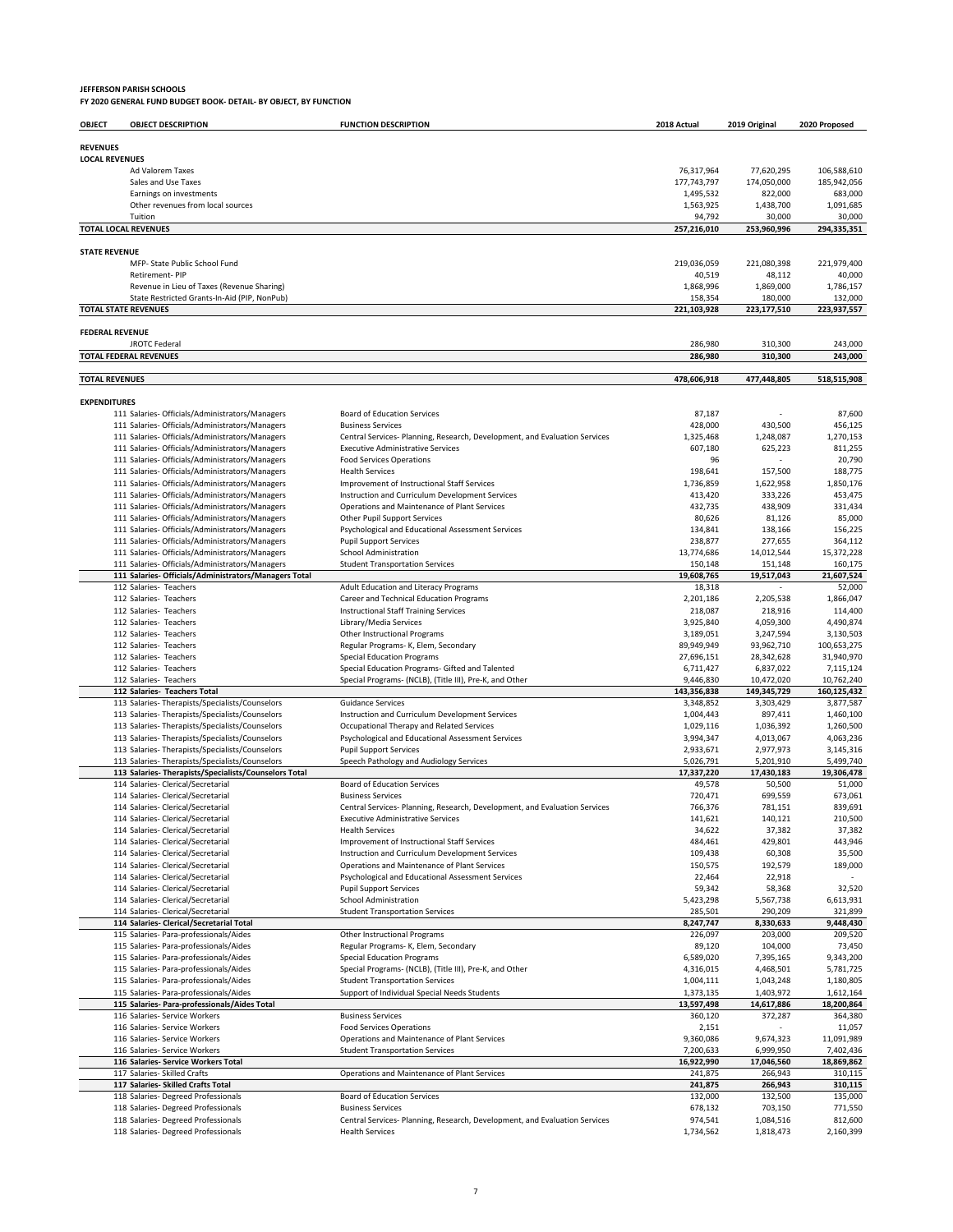| OBJECT | <b>OBJECT DESCRIPTION</b>                                                        | <b>FUNCTION DESCRIPTION</b>                                                                                           | 2018 Actual         | 2019 Original            | 2020 Proposed      |
|--------|----------------------------------------------------------------------------------|-----------------------------------------------------------------------------------------------------------------------|---------------------|--------------------------|--------------------|
|        |                                                                                  |                                                                                                                       |                     |                          |                    |
|        | 118 Salaries- Degreed Professionals<br>118 Salaries- Degreed Professionals Total | Support of Individual Special Needs Students                                                                          | 31,752<br>3,550,987 | 3,738,639                | 3,879,549          |
|        | 119 Salaries- Other Salaries                                                     | <b>Business Services</b>                                                                                              |                     |                          | 62,400             |
|        | 119 Salaries- Other Salaries                                                     | Central Services- Planning, Research, Development, and Evaluation Services                                            | 746,086             | 760,848                  | 829,500            |
|        | 119 Salaries- Other Salaries                                                     | <b>Community Services Operations</b>                                                                                  | 30,055              |                          |                    |
|        | 119 Salaries- Other Salaries                                                     | Improvement of Instructional Staff Services                                                                           | 76,152              | 80,991                   | 94,650             |
|        | 119 Salaries- Other Salaries                                                     | Other Pupil Support Services                                                                                          |                     |                          | 939,984            |
|        | 119 Salaries- Other Salaries<br>119 Salaries- Other Salaries                     | Parental/Family Involvement<br>Psychological and Educational Assessment Services                                      | 5,410<br>4,067      | 4,800<br>7,200           | 5,150<br>7,725     |
|        | 119 Salaries- Other Salaries                                                     | <b>Pupil Support Services</b>                                                                                         | 65,000              | 65,500                   | 86,275             |
|        | 119 Salaries- Other Salaries                                                     | <b>School Administration</b>                                                                                          | 111,090             |                          |                    |
|        | 119 Salaries- Other Salaries                                                     | Speech Pathology and Audiology Services                                                                               | 340,265             | 352,290                  | 385,091            |
|        | 119 Salaries- Other Salaries Total                                               |                                                                                                                       | 1,378,126           | 1,271,630                | 2,410,775          |
|        | 120 Salaries of Temporary Employees                                              | Central Services- Planning, Research, Development, and Evaluation Services                                            | 155,259             | 136,132                  | 34,734             |
|        | 120 Salaries of Temporary Employees                                              | <b>Community Services Operations</b>                                                                                  | 466                 | 937                      | 467                |
|        | 120 Salaries of Temporary Employees<br>120 Salaries of Temporary Employees       | <b>Food Services Operations</b><br><b>Health Services</b>                                                             | 5,090<br>15,338     | 5,487<br>21,135          | 4,909              |
|        | 120 Salaries of Temporary Employees                                              | Improvement of Instructional Staff Services                                                                           | ٠                   | 9                        |                    |
|        | 120 Salaries of Temporary Employees                                              | Occupational Therapy and Related Services                                                                             | ÷,                  | 11,670                   |                    |
|        | 120 Salaries of Temporary Employees                                              | Operations and Maintenance of Plant Services                                                                          | 178,927             | 214,005                  | 169,437            |
|        | 120 Salaries of Temporary Employees                                              | Other Instructional Programs                                                                                          |                     | 276                      | ٠                  |
|        | 120 Salaries of Temporary Employees                                              | <b>Pupil Support Services</b>                                                                                         |                     | 56,025                   |                    |
|        | 120 Salaries of Temporary Employees                                              | Regular Programs- K, Elem, Secondary                                                                                  | 51,339              | 92,617                   | 50,515             |
|        | 120 Salaries of Temporary Employees                                              | School Administration                                                                                                 | 133,036             | 180,605                  | 126,317            |
|        | 120 Salaries of Temporary Employees<br>120 Salaries of Temporary Employees       | <b>Special Education Programs</b><br><b>Student Transportation Services</b>                                           | 286,259<br>67,531   | 322,445<br>85,142        | 275,177<br>50,580  |
|        | 120 Salaries of Temporary Employees Total                                        |                                                                                                                       | 893,246             | 1,126,484                | 712,136            |
|        | 130 Salaries for extra work performed                                            | <b>Board of Education Services</b>                                                                                    | 7,480               | 1,947                    |                    |
|        | 130 Salaries for extra work performed                                            | <b>Business Services</b>                                                                                              | 90,673              | 73,887                   | 80,500             |
|        | 130 Salaries for extra work performed                                            | Career and Technical Education Programs                                                                               | 3,000               | 4,609                    | 3,000              |
|        | 130 Salaries for extra work performed                                            | Central Services- Planning, Research, Development, and Evaluation Services                                            | 97,294              | 89,300                   | 30,831             |
|        | 130 Salaries for extra work performed                                            | <b>Community Services Operations</b>                                                                                  | 23                  | 142                      | 23                 |
|        | 130 Salaries for extra work performed                                            | <b>Executive Administrative Services</b>                                                                              | 17,643              | 18,735                   | 5,150              |
|        | 130 Salaries for extra work performed<br>130 Salaries for extra work performed   | <b>Food Services Operations</b><br><b>Guidance Services</b>                                                           | 567<br>5,118        | 181<br>12,965            | 242<br>5,118       |
|        | 130 Salaries for extra work performed                                            | <b>Health Services</b>                                                                                                | 13,111              | 11,137                   | 558                |
|        | 130 Salaries for extra work performed                                            | Improvement of Instructional Staff Services                                                                           | 43,610              | 45,321                   | 63                 |
|        | 130 Salaries for extra work performed                                            | Instruction and Curriculum Development Services                                                                       | $\sim$              | 8,709                    | 160                |
|        | 130 Salaries for extra work performed                                            | <b>Instructional Staff Training Services</b>                                                                          | 1,445               | $\overline{\phantom{a}}$ | 2,769              |
|        | 130 Salaries for extra work performed                                            | Library/Media Services                                                                                                | 12,825              | 6,649                    | 3,000              |
|        | 130 Salaries for extra work performed                                            | Operations and Maintenance of Plant Services                                                                          | 889,847             | 699,581                  | 788,693            |
|        | 130 Salaries for extra work performed                                            | Other Instructional Programs                                                                                          | 1,981,974           | 2,035,013                | 1,941,640          |
|        | 130 Salaries for extra work performed<br>130 Salaries for extra work performed   | Other Pupil Support Services<br>Parental/Family Involvement                                                           | 365<br>57,412       | 5,284<br>36,332          | 65<br>15,672       |
|        | 130 Salaries for extra work performed                                            | Psychological and Educational Assessment Services                                                                     | 154,789             | 41,448                   | 93,751             |
|        | 130 Salaries for extra work performed                                            | <b>Pupil Support Services</b>                                                                                         | 11,105              | 6,954                    | 9,750              |
|        | 130 Salaries for extra work performed                                            | Regular Programs- K, Elem, Secondary                                                                                  | 386,740             | 341,738                  | 245,131            |
|        | 130 Salaries for extra work performed                                            | School Administration                                                                                                 | 31,001              | 21,147                   | 21,685             |
|        | 130 Salaries for extra work performed                                            | <b>Special Education Programs</b>                                                                                     | 32,656              | 29,543                   | 26,043             |
|        | 130 Salaries for extra work performed                                            | Special Education Programs- Gifted and Talented                                                                       | 5,500               | 3,500                    | 5,500              |
|        | 130 Salaries for extra work performed                                            | Special Programs- (NCLB), (Title III), Pre-K, and Other                                                               | 39,446              | 24,894                   | 19,687             |
|        | 130 Salaries for extra work performed<br>130 Salaries for extra work performed   | Speech Pathology and Audiology Services<br><b>Student Transportation Services</b>                                     | 2,750<br>380,656    | 1,506<br>148,167         | 1,000<br>193,982   |
|        | 130 Salaries for extra work performed                                            | Support of Individual Special Needs Students                                                                          | 9,109               | 2,974                    | 9,108              |
|        | 130 Salaries for extra work performed Total                                      |                                                                                                                       | 4,276,137           | 3,671,661                | 3,503,119          |
|        | 140 Salaries for Sabbatical Leave                                                | <b>Instructional Staff Training Services</b>                                                                          | 12,575              |                          |                    |
|        | 140 Salaries for Sabbatical Leave                                                | Other Instructional Programs                                                                                          | 35,113              |                          | 13,402             |
|        | 140 Salaries for Sabbatical Leave                                                | Regular Programs- K, Elem, Secondary                                                                                  | 8,982               | 67,835                   |                    |
|        | 140 Salaries for Sabbatical Leave                                                | Special Education Programs- Gifted and Talented                                                                       |                     | 21,679                   |                    |
|        | 140 Salaries for Sabbatical Leave                                                | Special Programs- (NCLB), (Title III), Pre-K, and Other                                                               | 10,721<br>67,391    | 41,183                   | 7,658              |
|        | 140 Salaries for Sabbatical Leave Total<br>150 Stipend Pay                       | Central Services- Planning, Research, Development, and Evaluation Services                                            | 2,634,618           | 130,697                  | 21,060             |
|        | 150 Stipend Pay                                                                  | <b>Instructional Staff Training Services</b>                                                                          | 6,958,695           | 66,250                   | 44,425             |
|        | 150 Stipend Pay                                                                  | Regular Programs- K, Elem, Secondary                                                                                  |                     | 5,266                    |                    |
|        | 150 Stipend Pay Total                                                            |                                                                                                                       | 9,593,313           | 71,516                   | 44,425             |
|        | 210 Group Insurance                                                              | Adult Education and Literacy Programs                                                                                 | 2,500               |                          | 5,362              |
|        | 210 Group Insurance                                                              | Board of Education Services                                                                                           | 11,568              | 12,006                   | 12,006             |
|        | 210 Group Insurance                                                              | <b>Business Services</b>                                                                                              | 344,455             | 348,005                  | 328,081            |
|        | 210 Group Insurance<br>210 Group Insurance                                       | Career and Technical Education Programs<br>Central Services- Planning, Research, Development, and Evaluation Services | 319,255<br>549,772  | 315,927                  | 279,198            |
|        | 210 Group Insurance                                                              | <b>Community Services Operations</b>                                                                                  | 14,642              | 556,165                  | 505,456            |
|        | 210 Group Insurance                                                              | <b>Executive Administrative Services</b>                                                                              | 50,538              | 60,376                   | 87,008             |
|        | 210 Group Insurance                                                              | Guidance Services                                                                                                     | 444,270             | 463,695                  | 511,433            |
|        | 210 Group Insurance                                                              | <b>Health Services</b>                                                                                                | 272,720             | 295,583                  | 331,471            |
|        | 210 Group Insurance                                                              | Improvement of Instructional Staff Services                                                                           | 309,004             | 281,341                  | 296,165            |
|        | 210 Group Insurance                                                              | Instruction and Curriculum Development Services                                                                       | 185,940             | 155,211                  | 218,202            |
|        | 210 Group Insurance                                                              | <b>Instructional Staff Training Services</b>                                                                          | 23,081              | 26,544                   | 14,418             |
|        | 210 Group Insurance<br>210 Group Insurance                                       | Library/Media Services                                                                                                | 537,703<br>142,584  | 587,947                  | 611,196<br>152,129 |
|        | 210 Group Insurance                                                              | Occupational Therapy and Related Services<br>Operations and Maintenance of Plant Services                             | 1,897,489           | 135,858<br>1,965,817     | 2,036,189          |
|        | 210 Group Insurance                                                              | Other Instructional Programs                                                                                          | 421,160             | 403,789                  | 386,249            |
|        | 210 Group Insurance                                                              | Other Pupil Support Services                                                                                          | 11,705              | 11,670                   | 122,852            |
|        | 210 Group Insurance                                                              | Parental/Family Involvement                                                                                           | 2,317               | 2,334                    | 2,334              |
|        | 210 Group Insurance                                                              | Psychological and Educational Assessment Services                                                                     | 581,225             | 592,071                  | 592,209            |
|        | 210 Group Insurance                                                              | <b>Pupil Support Services</b>                                                                                         | 466,251             | 467,345                  | 476,657            |
|        | 210 Group Insurance                                                              | Regular Programs- K, Elem, Secondary                                                                                  | 12,774,148          | 13,016,541               | 13,003,773         |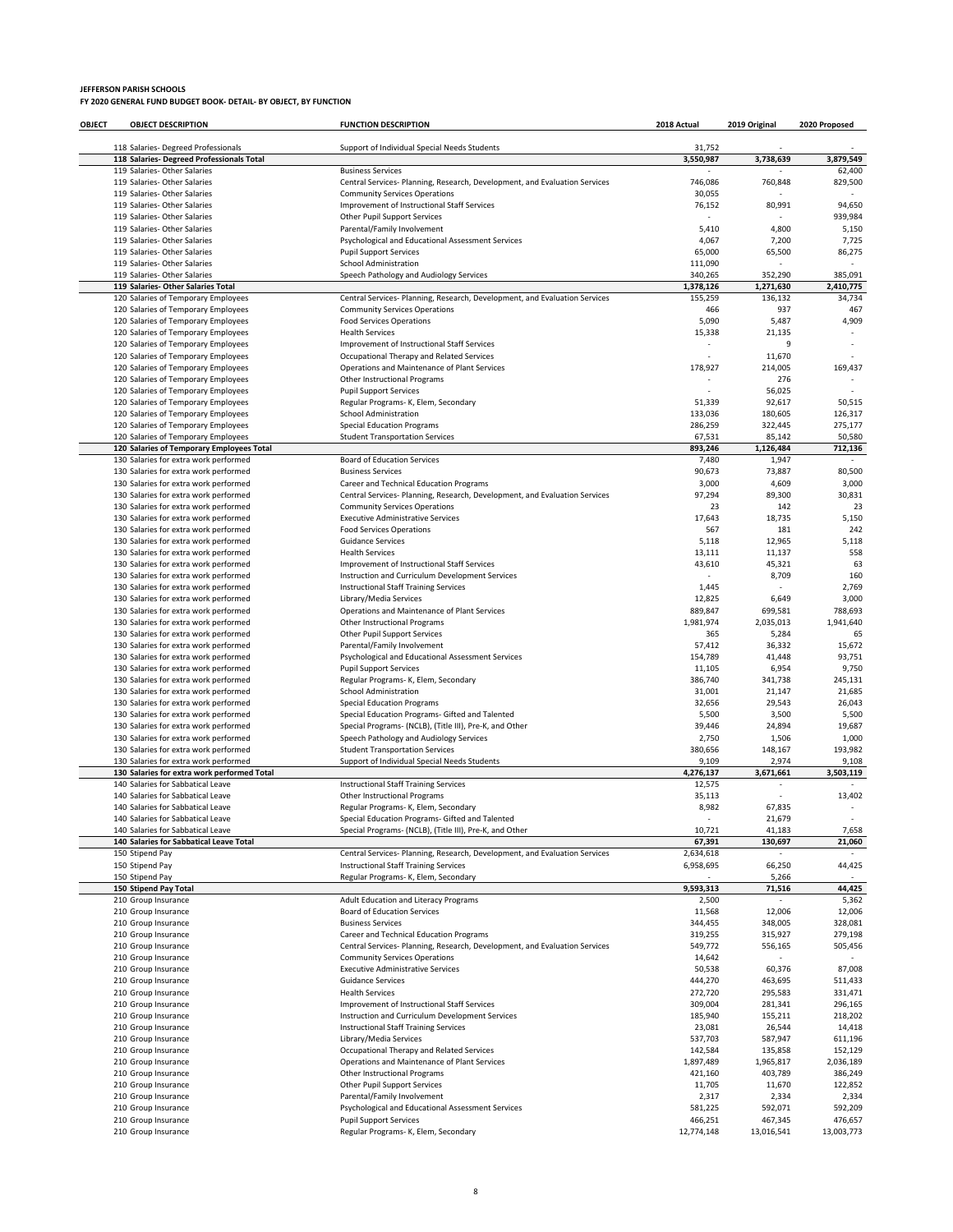| OBJECT | <b>OBJECT DESCRIPTION</b>                                            | <b>FUNCTION DESCRIPTION</b>                                                               | 2018 Actual           | 2019 Original         | 2020 Proposed            |
|--------|----------------------------------------------------------------------|-------------------------------------------------------------------------------------------|-----------------------|-----------------------|--------------------------|
|        | 210 Group Insurance                                                  | <b>School Administration</b>                                                              | 2,773,591             | 2,836,310             | 2,838,653                |
|        | 210 Group Insurance                                                  | <b>Special Education Programs</b>                                                         | 5,516,756             | 5,452,846             | 6,003,007                |
|        | 210 Group Insurance                                                  | Special Education Programs- Gifted and Talented                                           | 976,787               | 984,429               | 990,975                  |
|        | 210 Group Insurance                                                  | Special Programs- (NCLB), (Title III), Pre-K, and Other                                   | 2,439,180             | 2,397,522             | 2,459,596                |
|        | 210 Group Insurance                                                  | Speech Pathology and Audiology Services                                                   | 763.550               | 769,865               | 765,107                  |
|        | 210 Group Insurance<br>210 Group Insurance                           | <b>Student Transportation Services</b><br>Support of Individual Special Needs Students    | 1,674,548<br>313,888  | 1,639,606<br>281,504  | 1,606,807<br>349,443     |
|        | 210 Group Insurance Total                                            |                                                                                           | 33,820,629            | 34,060,307            | 34,985,973               |
|        | 220 FICA Contributions                                               | <b>Business Services</b>                                                                  | 1,682                 |                       |                          |
|        | 220 FICA Contributions                                               | Central Services- Planning, Research, Development, and Evaluation Services                | 37,283                |                       |                          |
|        | 220 FICA Contributions                                               | <b>Community Services Operations</b>                                                      | 589                   |                       |                          |
|        | 220 FICA Contributions                                               | <b>Food Services Operations</b>                                                           | 1,165                 |                       | 1,914                    |
|        | 220 FICA Contributions<br>220 FICA Contributions                     | <b>Guidance Services</b><br><b>Health Services</b>                                        | 5,133                 | 2,310                 | 2,351<br>٠               |
|        | 220 FICA Contributions                                               | Improvement of Instructional Staff Services                                               | 170                   |                       |                          |
|        | 220 FICA Contributions                                               | Operations and Maintenance of Plant Services                                              | 106,883               | 103,102               | 102,529                  |
|        | 220 FICA Contributions                                               | Other Instructional Programs                                                              | 15,364                |                       |                          |
|        | 220 FICA Contributions                                               | Parental/Family Involvement                                                               | 40                    |                       | $\overline{\phantom{a}}$ |
|        | 220 FICA Contributions                                               | Psychological and Educational Assessment Services                                         | 4                     |                       |                          |
|        | 220 FICA Contributions<br>220 FICA Contributions                     | <b>Pupil Support Services</b><br>Regular Programs- K, Elem, Secondary                     | 3,533                 |                       | 5,646<br>2,309           |
|        | 220 FICA Contributions                                               | <b>School Administration</b>                                                              | 27,527                | 24,153                | 23,860                   |
|        | 220 FICA Contributions                                               | <b>Special Education Programs</b>                                                         | 16,973                | 1,209                 | 1,396                    |
|        | 220 FICA Contributions                                               | Special Education Programs- Gifted and Talented                                           | 546                   |                       |                          |
|        | 220 FICA Contributions                                               | Special Programs- (NCLB), (Title III), Pre-K, and Other                                   | $\mathbf{1}$          | 1,116                 | 1,132                    |
|        | 220 FICA Contributions                                               | <b>Student Transportation Services</b>                                                    | 18,213                | 16,196                | 15,181                   |
|        | 220 FICA Contributions                                               | Support of Individual Special Needs Students                                              | 1,969<br>237.074      |                       | 156.318                  |
|        | 220 FICA Contributions Total<br>225 Medicare Contributions           | Adult Education and Literacy Programs                                                     | 261                   | 148,087               | 754                      |
|        | 225 Medicare Contributions                                           | <b>Board of Education Services</b>                                                        | 2,702                 | 2,682                 | 2,697                    |
|        | 225 Medicare Contributions                                           | <b>Business Services</b>                                                                  | 30,015                | 32,185                | 32,883                   |
|        | 225 Medicare Contributions                                           | Career and Technical Education Programs                                                   | 29,463                | 31,205                | 26,354                   |
|        | 225 Medicare Contributions                                           | Central Services- Planning, Research, Development, and Evaluation Services                | 88,687                | 55,495                | 51,247                   |
|        | 225 Medicare Contributions                                           | <b>Community Services Operations</b>                                                      | 275                   | 16                    |                          |
|        | 225 Medicare Contributions<br>225 Medicare Contributions             | <b>Executive Administrative Services</b><br><b>Food Services Operations</b>               | 12,159<br>273         | 11,369<br>82          | 14,178<br>715            |
|        | 225 Medicare Contributions                                           | <b>Guidance Services</b>                                                                  | 46,260                | 48,088                | 56,530                   |
|        | 225 Medicare Contributions                                           | <b>Health Services</b>                                                                    | 26,901                | 29,662                | 34,610                   |
|        | 225 Medicare Contributions                                           | Improvement of Instructional Staff Services                                               | 27,169                | 29,103                | 32,572                   |
|        | 225 Medicare Contributions                                           | Instruction and Curriculum Development Services                                           | 18,764                | 16,113                | 26,975                   |
|        | 225 Medicare Contributions                                           | <b>Instructional Staff Training Services</b>                                              | 102,697               | 4,135                 | 2,274                    |
|        | 225 Medicare Contributions                                           | Library/Media Services                                                                    | 53,835                | 58,956                | 65,449                   |
|        | 225 Medicare Contributions<br>225 Medicare Contributions             | Occupational Therapy and Related Services<br>Operations and Maintenance of Plant Services | 13,675<br>151,274     | 15,197<br>163,223     | 18,277<br>183,912        |
|        | 225 Medicare Contributions                                           | Other Instructional Programs                                                              | 75,019                | 78,708                | 76,156                   |
|        | 225 Medicare Contributions                                           | Other Pupil Support Services                                                              | 1,054                 | 1,253                 | 14,863                   |
|        | 225 Medicare Contributions                                           | Parental/Family Involvement                                                               | 885                   | 596                   | 268                      |
|        | 225 Medicare Contributions                                           | Psychological and Educational Assessment Services                                         | 56,974                | 59,533                | 59,596                   |
|        | 225 Medicare Contributions                                           | <b>Pupil Support Services</b>                                                             | 42,788                | 48,513                | 51,373                   |
|        | 225 Medicare Contributions<br>225 Medicare Contributions             | Regular Programs- K, Elem, Secondary<br><b>School Administration</b>                      | 1,220,511<br>258,373  | 1,356,644<br>277,427  | 2,219,291<br>358,420     |
|        | 225 Medicare Contributions                                           | <b>Special Education Programs</b>                                                         | 467,342               | 511,679               | 604,214                  |
|        | 225 Medicare Contributions                                           | Special Education Programs- Gifted and Talented                                           | 92,360                | 99,502                | 104,009                  |
|        | 225 Medicare Contributions                                           | Special Programs- (NCLB), (Title III), Pre-K, and Other                                   | 187,655               | 217,596               | 239,943                  |
|        | 225 Medicare Contributions                                           | Speech Pathology and Audiology Services                                                   | 66,835                | 74,453                | 82,061                   |
|        | 225 Medicare Contributions                                           | <b>Student Transportation Services</b>                                                    | 113,071               | 92,597                | 100,423                  |
|        | 225 Medicare Contributions<br>225 Medicare Contributions Total       | Support of Individual Special Needs Students                                              | 19,455<br>3,206,731   | 20,401<br>3,336,409   | 23,958<br>4,484,011      |
|        | 231 TRSL Retirement Contribution                                     | Adult Education and Literacy Programs                                                     | 5,582                 | ÷                     | 13,520                   |
|        | 231 TRSL Retirement Contribution                                     | <b>Board of Education Services</b>                                                        | 53,940                | 14,003                | 51,600                   |
|        | 231 TRSL Retirement Contribution                                     | <b>Business Services</b>                                                                  | 467,196               | 468,407               | 488,680                  |
|        | 231 TRSL Retirement Contribution                                     | Career and Technical Education Programs                                                   | 589,155               | 590,109               | 472,903                  |
|        | 231 TRSL Retirement Contribution<br>231 TRSL Retirement Contribution | Central Services- Planning, Research, Development, and Evaluation Services                | 1,521,014             | 1,027,963             | 943,930                  |
|        | 231 TRSL Retirement Contribution                                     | <b>Community Services Operations</b><br><b>Executive Administrative Services</b>          | 5,492<br>188,550      | 288<br>209,349        | 127<br>265,656           |
|        | 231 TRSL Retirement Contribution                                     | <b>Food Services Operations</b>                                                           | 48                    | 1,513                 | 9,955                    |
|        | 231 TRSL Retirement Contribution                                     | <b>Guidance Services</b>                                                                  | 853,727               | 842,640               | 985,022                  |
|        | 231 TRSL Retirement Contribution                                     | <b>Health Services</b>                                                                    | 498,854               | 536,234               | 593,945                  |
|        | 231 TRSL Retirement Contribution                                     | Improvement of Instructional Staff Services                                               | 600,194               | 581,814               | 603,622                  |
|        | 231 TRSL Retirement Contribution                                     | Instruction and Curriculum Development Services                                           | 395,547               | 320,305               | 464,822                  |
|        | 231 TRSL Retirement Contribution<br>231 TRSL Retirement Contribution | <b>Instructional Staff Training Services</b><br>Library/Media Services                    | 1,861,035<br>999,584  | 62,656<br>1,039,491   | 42,135<br>1,097,546      |
|        | 231 TRSL Retirement Contribution                                     | Occupational Therapy and Related Services                                                 | 245,497               | 235,138               | 299,470                  |
|        | 231 TRSL Retirement Contribution                                     | Operations and Maintenance of Plant Services                                              | 161,141               | 412,860               | 447,604                  |
|        | 231 TRSL Retirement Contribution                                     | Other Instructional Programs                                                              | 1,337,810             | 1,406,186             | 1,354,520                |
|        | 231 TRSL Retirement Contribution                                     | Other Pupil Support Services                                                              | 21,913                | 23,071                | 266,513                  |
|        | 231 TRSL Retirement Contribution                                     | Parental/Family Involvement                                                               | 16,612                | 10,982                | 4,809                    |
|        | 231 TRSL Retirement Contribution<br>231 TRSL Retirement Contribution | Psychological and Educational Assessment Services                                         | 1,132,063             | 1,086,715             | 1,048,021                |
|        | 231 TRSL Retirement Contribution                                     | <b>Pupil Support Services</b><br>Regular Programs- K, Elem, Secondary                     | 833,116<br>23,594,129 | 844,079<br>24,624,492 | 842,083<br>24,916,499    |
|        | 231 TRSL Retirement Contribution                                     | <b>School Administration</b>                                                              | 4,981,538             | 4,975,511             | 5,444,096                |
|        | 231 TRSL Retirement Contribution                                     | <b>Special Education Programs</b>                                                         | 8,850,275             | 9,223,291             | 10,471,606               |
|        | 231 TRSL Retirement Contribution                                     | Special Education Programs- Gifted and Talented                                           | 1,798,290             | 1,815,348             | 1,849,774                |
|        | 231 TRSL Retirement Contribution                                     | Special Programs- (NCLB), (Title III), Pre-K, and Other                                   | 3,683,965             | 3,973,069             | 4,288,248                |
|        | 231 TRSL Retirement Contribution                                     | Speech Pathology and Audiology Services                                                   | 1,410,745             | 1,445,917             | 1,460,709                |
|        | 231 TRSL Retirement Contribution                                     | <b>Student Transportation Services</b>                                                    | 215,633               | 262,480               | 251,001                  |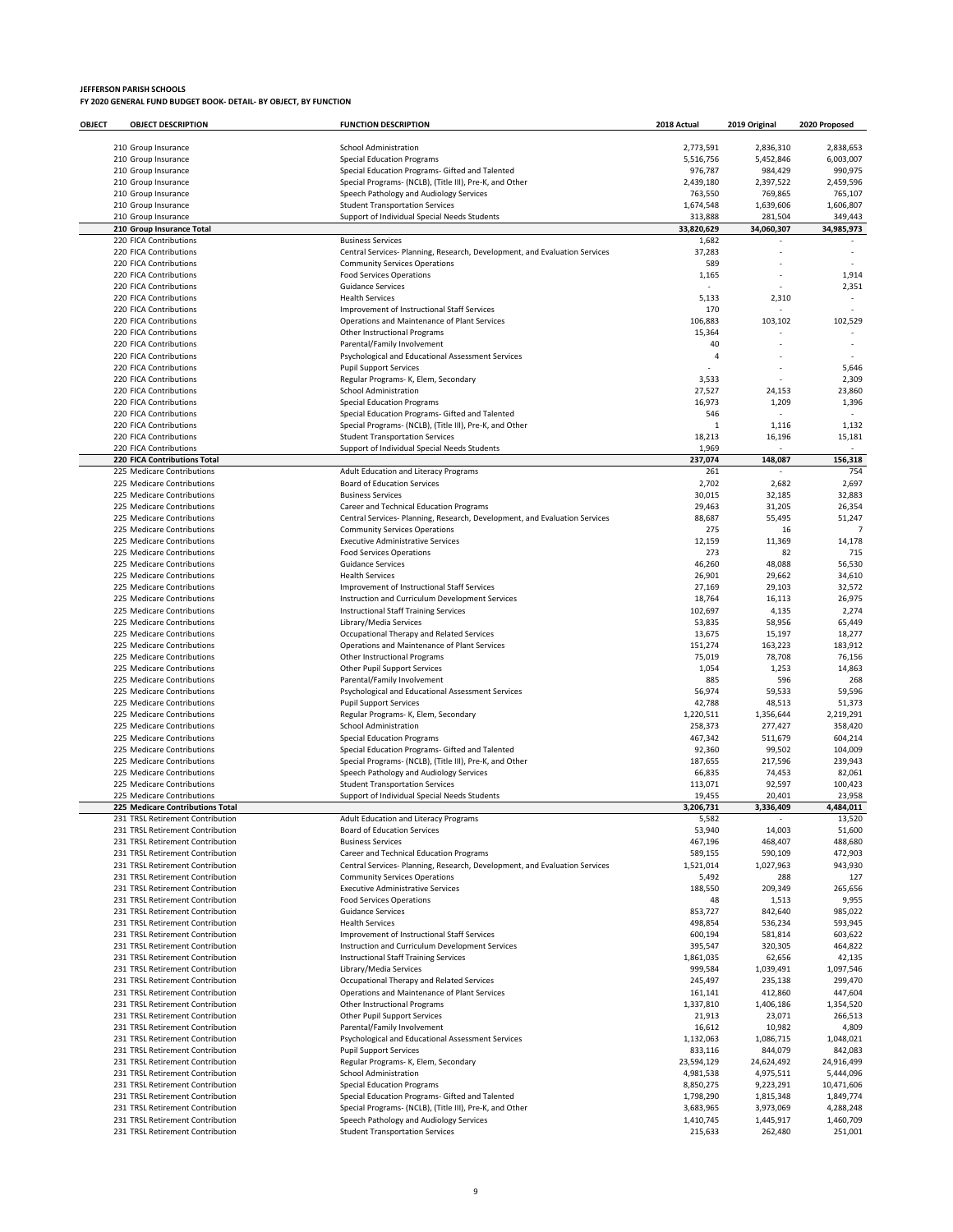| OBJECT | <b>OBJECT DESCRIPTION</b>                                                    | <b>FUNCTION DESCRIPTION</b>                                                                                                | 2018 Actual           | 2019 Original          | 2020 Proposed       |
|--------|------------------------------------------------------------------------------|----------------------------------------------------------------------------------------------------------------------------|-----------------------|------------------------|---------------------|
|        | 231 TRSL Retirement Contribution                                             | Support of Individual Special Needs Students                                                                               | 382,333               | 375,655                | 429,582             |
|        | 231 TRSL Retirement Contribution Total                                       |                                                                                                                            | 56,704,980            | 56,409,567             | 59,407,996          |
|        | 233 LSERS Retirement Contribution                                            | Board of Education Services                                                                                                | 142                   |                        |                     |
|        | 233 LSERS Retirement Contribution                                            | <b>Business Services</b>                                                                                                   | 103,006               | 110,972                | 87,294              |
|        | 233 LSERS Retirement Contribution<br>233 LSERS Retirement Contribution       | Central Services- Planning, Research, Development, and Evaluation Services<br><b>Instructional Staff Training Services</b> | 117,773<br>551        | ä,                     |                     |
|        | 233 LSERS Retirement Contribution                                            | Operations and Maintenance of Plant Services                                                                               | 2,373,833             | 2,255,793              | 2,732,767           |
|        | 233 LSERS Retirement Contribution                                            | <b>Other Instructional Programs</b>                                                                                        | 462                   |                        |                     |
|        | 233 LSERS Retirement Contribution                                            | Psychological and Educational Assessment Services                                                                          | 508                   |                        |                     |
|        | 233 LSERS Retirement Contribution                                            | Regular Programs- K, Elem, Secondary                                                                                       | 6,679                 | 11,793                 |                     |
|        | 233 LSERS Retirement Contribution                                            | <b>School Administration</b>                                                                                               | 6,264                 | 6,326                  | 12,101              |
|        | 233 LSERS Retirement Contribution                                            | <b>Special Education Programs</b>                                                                                          | 11,413                | ä,                     | 13,884              |
|        | 233 LSERS Retirement Contribution                                            | Special Programs- (NCLB), (Title III), Pre-K, and Other<br><b>Student Transportation Services</b>                          | 1,562,545             |                        | 12,588<br>1,681,540 |
|        | 233 LSERS Retirement Contribution<br>233 LSERS Retirement Contribution Total |                                                                                                                            | 4,183,175             | 1,507,497<br>3,892,381 | 4,540,175           |
|        | 239 Other Retirement Contribution                                            | <b>Board of Education Services</b>                                                                                         |                       | 37,100                 |                     |
|        | 239 Other Retirement Contribution                                            | <b>Business Services</b>                                                                                                   | 48,183                | 47,375                 | 61,093              |
|        | 239 Other Retirement Contribution                                            | Central Services- Planning, Research, Development, and Evaluation Services                                                 | 1,399                 |                        | $\sim$              |
|        | 239 Other Retirement Contribution                                            | Guidance Services                                                                                                          | 18,573                | 18,248                 | 19,996              |
|        | 239 Other Retirement Contribution                                            | Improvement of Instructional Staff Services                                                                                | 98                    |                        | $\sim$              |
|        | 239 Other Retirement Contribution                                            | Instruction and Curriculum Development Services                                                                            | 28,366                | 27,856                 | 29,796              |
|        | 239 Other Retirement Contribution<br>239 Other Retirement Contribution       | Instructional Staff Training Services<br>Occupational Therapy and Related Services                                         | 7,771<br>21,681       | 14,140<br>36,771       | $\sim$<br>22,037    |
|        | 239 Other Retirement Contribution                                            | Other Instructional Programs                                                                                               |                       | 29,780                 | $\sim$              |
|        | 239 Other Retirement Contribution                                            | Parental/Family Involvement                                                                                                | 17                    |                        |                     |
|        | 239 Other Retirement Contribution                                            | Psychological and Educational Assessment Services                                                                          | 36,253                | 52,113                 | 54,615              |
|        | 239 Other Retirement Contribution                                            | <b>Pupil Support Services</b>                                                                                              | 54,233                | 52,423                 | 55,775              |
|        | 239 Other Retirement Contribution                                            | Regular Programs- K, Elem, Secondary                                                                                       | 20,808                | 20,522                 | 35,977              |
|        | 239 Other Retirement Contribution                                            | <b>School Administration</b>                                                                                               | 233                   | J.                     |                     |
|        | 239 Other Retirement Contribution                                            | <b>Special Education Programs</b>                                                                                          | 3,724                 |                        | 14,114              |
|        | 239 Other Retirement Contribution<br>239 Other Retirement Contribution Total | Special Programs- (NCLB), (Title III), Pre-K, and Other                                                                    | 7,383<br>248,723      | 7,391<br>343,719       | 8,947<br>302,350    |
|        | 250 Unemployment Compensation                                                | Adult Education and Literacy Programs                                                                                      | 5                     |                        | 26                  |
|        | 250 Unemployment Compensation                                                | <b>Board of Education Services</b>                                                                                         | 47                    | 81                     | 92                  |
|        | 250 Unemployment Compensation                                                | <b>Business Services</b>                                                                                                   | 562                   | 1,003                  | 1,148               |
|        | 250 Unemployment Compensation                                                | Career and Technical Education Programs                                                                                    | 564                   | 972                    | 926                 |
|        | 250 Unemployment Compensation                                                | Central Services- Planning, Research, Development, and Evaluation Services                                                 | 1,672                 | 1,804                  | 1,857               |
|        | 250 Unemployment Compensation                                                | <b>Community Services Operations</b>                                                                                       | 8                     | $\mathbf 0$            | 0                   |
|        | 250 Unemployment Compensation                                                | <b>Executive Administrative Services</b>                                                                                   | 190                   | 345                    | 502                 |
|        | 250 Unemployment Compensation<br>250 Unemployment Compensation               | <b>Food Services Operations</b><br>Guidance Services                                                                       | $\overline{2}$<br>853 | 3<br>1,459             | 21<br>1,926         |
|        | 250 Unemployment Compensation                                                | <b>Health Services</b>                                                                                                     | 508                   | 900                    | 1,179               |
|        | 250 Unemployment Compensation                                                | Improvement of Instructional Staff Services                                                                                | 577                   | 959                    | 1,185               |
|        | 250 Unemployment Compensation                                                | Instruction and Curriculum Development Services                                                                            | 376                   | 572                    | 962                 |
|        | 250 Unemployment Compensation                                                | Instructional Staff Training Services                                                                                      | 1,776                 | 125                    | 70                  |
|        | 250 Unemployment Compensation                                                | Library/Media Services                                                                                                     | 1,009                 | 1,789                  | 2,234               |
|        | 250 Unemployment Compensation                                                | Occupational Therapy and Related Services                                                                                  | 262                   | 461                    | 625                 |
|        | 250 Unemployment Compensation                                                | Operations and Maintenance of Plant Services                                                                               | 2,802                 | 5,055                  | 6,198               |
|        | 250 Unemployment Compensation<br>250 Unemployment Compensation               | Other Instructional Programs<br>Other Pupil Support Services                                                               | 1,381<br>20           | 2,414<br>38            | 2,286<br>506        |
|        | 250 Unemployment Compensation                                                | Parental/Family Involvement                                                                                                | 15                    | 18                     | $\overline{7}$      |
|        | 250 Unemployment Compensation                                                | Psychological and Educational Assessment Services                                                                          | 1,111                 | 1,858                  | 2,096               |
|        | 250 Unemployment Compensation                                                | <b>Pupil Support Services</b>                                                                                              | 840                   | 1,515                  | 1,802               |
|        | 250 Unemployment Compensation                                                | Regular Programs- K, Elem, Secondary                                                                                       | 23,251                | 50,802                 | 49,515              |
|        | 250 Unemployment Compensation                                                | <b>School Administration</b>                                                                                               | 4,851                 | 8,705                  | 10,929              |
|        | 250 Unemployment Compensation                                                | <b>Special Education Programs</b>                                                                                          | 8,927                 | 15,879                 | 20,646              |
|        | 250 Unemployment Compensation                                                | Special Education Programs- Gifted and Talented                                                                            | 1,731                 | 3,019                  | 3,542               |
|        | 250 Unemployment Compensation                                                | Special Programs- (NCLB), (Title III), Pre-K, and Other                                                                    | 3,554                 | 6,603<br>2,444         | 8,171<br>2,916      |
|        | 250 Unemployment Compensation<br>250 Unemployment Compensation               | Speech Pathology and Audiology Services<br><b>Student Transportation Services</b>                                          | 1,380<br>1,781        | 2,990                  | 3,565               |
|        | 250 Unemployment Compensation                                                | Support of Individual Special Needs Students                                                                               | 368                   | 619                    | 807                 |
|        | 250 Unemployment Compensation Total                                          |                                                                                                                            | 60,423                | 112,434                | 125,739             |
|        | 260 Workers Compensation                                                     | Adult Education and Literacy Programs                                                                                      | 345                   |                        | 982                 |
|        | 260 Workers Compensation                                                     | <b>Board of Education Services</b>                                                                                         | 3,601                 | 3,429                  | 3,518               |
|        | 260 Workers Compensation                                                     | <b>Business Services</b>                                                                                                   | 43,279                | 42,260                 | 44,082              |
|        | 260 Workers Compensation                                                     | Career and Technical Education Programs                                                                                    | 41,347                | 40,976                 | 35,481              |
|        | 260 Workers Compensation                                                     | Central Services- Planning, Research, Development, and Evaluation Services                                                 | 126,381               | 76,015                 | 71,281              |
|        | 260 Workers Compensation<br>260 Workers Compensation                         | <b>Community Services Operations</b><br><b>Executive Administrative Services</b>                                           | 563<br>14,459         | 20<br>14,537           | 10<br>19,128        |
|        | 260 Workers Compensation                                                     | <b>Food Services Operations</b>                                                                                            | 123                   | 105                    | 962                 |
|        | 260 Workers Compensation                                                     | <b>Guidance Services</b>                                                                                                   | 62,991                | 61,486                 | 73,771              |
|        | 260 Workers Compensation                                                     | <b>Health Services</b>                                                                                                     | 37,455                | 37,926                 | 45,126              |
|        | 260 Workers Compensation                                                     | Improvement of Instructional Staff Services                                                                                | 44,382                | 40,400                 | 45,538              |
|        | 260 Workers Compensation                                                     | Instruction and Curriculum Development Services                                                                            | 28,956                | 24,098                 | 36,719              |
|        | 260 Workers Compensation                                                     | Instructional Staff Training Services                                                                                      | 134,421               | 5,287                  | 3,037               |
|        | 260 Workers Compensation                                                     | Library/Media Services                                                                                                     | 73,991                | 75,383                 | 85,484              |
|        | 260 Workers Compensation<br>260 Workers Compensation                         | Occupational Therapy and Related Services<br>Operations and Maintenance of Plant Services                                  | 19,244<br>213,864     | 19,431<br>212,994      | 24,042<br>246,315   |
|        | 260 Workers Compensation                                                     | Other Instructional Programs                                                                                               | 101,268               | 101,708                | 103,682             |
|        | 260 Workers Compensation                                                     | Other Pupil Support Services                                                                                               | 1,527                 | 1,602                  | 19,297              |
|        | 260 Workers Compensation                                                     | Parental/Family Involvement                                                                                                | 1,194                 | 763                    | 373                 |
|        | 260 Workers Compensation                                                     | Psychological and Educational Assessment Services                                                                          | 81,312                | 78,291                 | 80,065              |
|        | 260 Workers Compensation                                                     | <b>Pupil Support Services</b>                                                                                              | 61,997                | 63,823                 | 68,934              |
|        | 260 Workers Compensation                                                     | Regular Programs- K, Elem, Secondary                                                                                       | 1,705,312             | 2,015,713              | 2,298,452           |
|        | 260 Workers Compensation                                                     | <b>School Administration</b>                                                                                               | 369,772               | 366,759                | 423,510             |
|        | 260 Workers Compensation                                                     | <b>Special Education Programs</b>                                                                                          | 655,693               | 669,105                | 982,279             |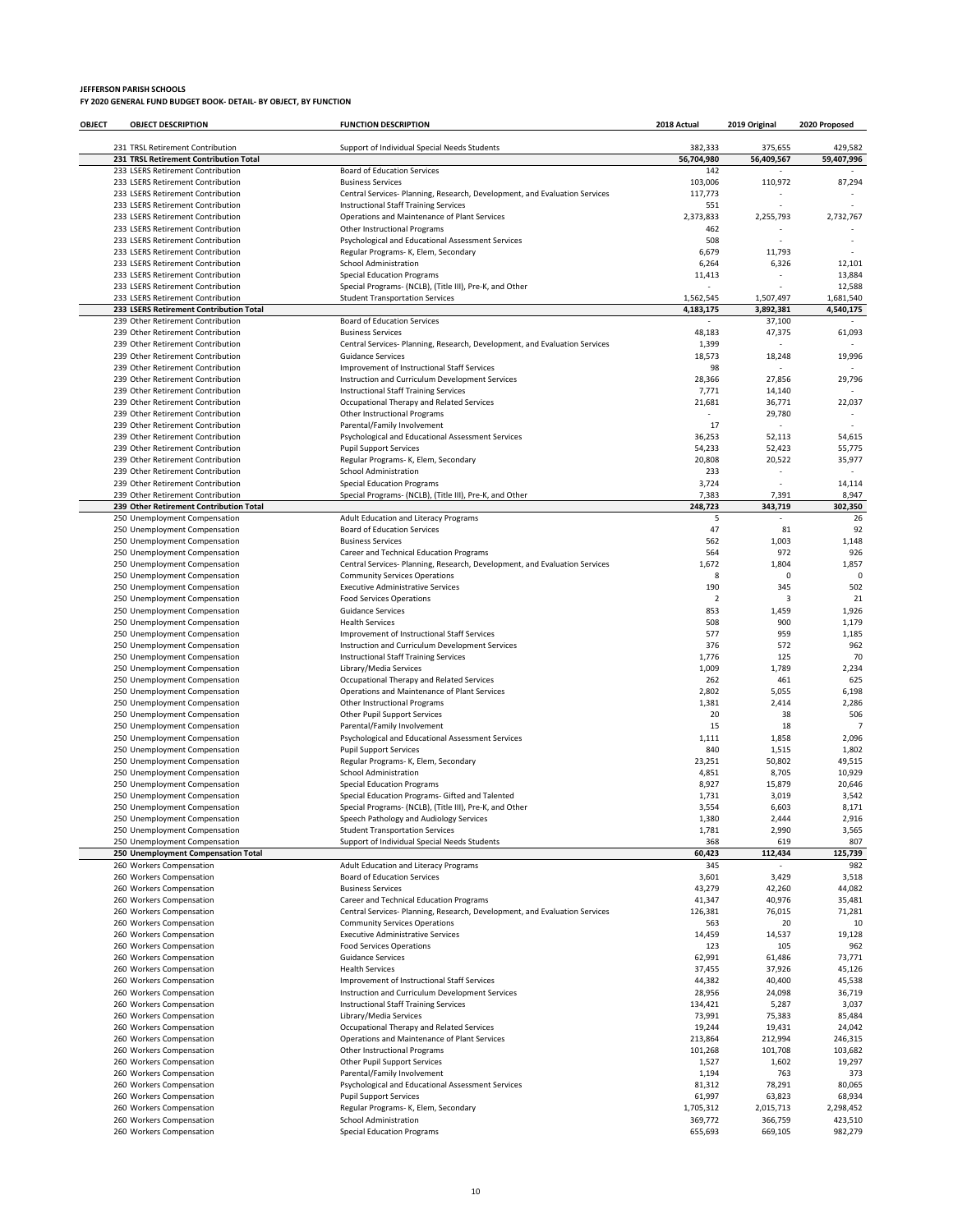| OBJECT | <b>OBJECT DESCRIPTION</b>                                        | <b>FUNCTION DESCRIPTION</b>                                                                                        | 2018 Actual        | 2019 Original      | 2020 Proposed      |
|--------|------------------------------------------------------------------|--------------------------------------------------------------------------------------------------------------------|--------------------|--------------------|--------------------|
|        |                                                                  |                                                                                                                    |                    |                    |                    |
|        | 260 Workers Compensation                                         | Special Education Programs- Gifted and Talented                                                                    | 127,036<br>260,472 | 127,225            | 135,741            |
|        | 260 Workers Compensation<br>260 Workers Compensation             | Special Programs- (NCLB), (Title III), Pre-K, and Other<br>Speech Pathology and Audiology Services                 | 101,314            | 278,222<br>103,003 | 313,662<br>111,548 |
|        | 260 Workers Compensation                                         | <b>Student Transportation Services</b>                                                                             | 130,841            | 125,984            | 136,902            |
|        | 260 Workers Compensation                                         | Support of Individual Special Needs Students                                                                       | 27,003             | 26,085             | 55,506             |
|        | 260 Workers Compensation Total                                   |                                                                                                                    | 4,470,142          | 4,612,628          | 5,465,425          |
|        | 270 Retiree Health Benefits                                      | Adult Education and Literacy Programs                                                                              | 35,939             | 34,170             | 35,939             |
|        | 270 Retiree Health Benefits                                      | Board of Education Services                                                                                        | 45,062             | 27,313             | 45,063             |
|        | 270 Retiree Health Benefits<br>270 Retiree Health Benefits       | <b>Business Services</b><br>Career and Technical Education Programs                                                | 375,992<br>185,879 | 247,527<br>169,439 | 375,996<br>185,881 |
|        | 270 Retiree Health Benefits                                      | Central Services- Planning, Research, Development, and Evaluation Services                                         | 645,069            | 439,639            | 645,075            |
|        | 270 Retiree Health Benefits                                      | <b>Community Services Operations</b>                                                                               | 171,040            | 106,545            | 171,041            |
|        | 270 Retiree Health Benefits                                      | <b>Executive Administrative Services</b>                                                                           | 107,853            | 64,687             | 107,854            |
|        | 270 Retiree Health Benefits                                      | Facilities Acquisition and Construction Services                                                                   | 75,893             | 52,894             | 75,894             |
|        | 270 Retiree Health Benefits                                      | <b>Food Services Operations</b>                                                                                    | 591,849            | 542,862            | 591,852            |
|        | 270 Retiree Health Benefits                                      | <b>Guidance Services</b>                                                                                           | 348,322            | 323,879            | 348,323            |
|        | 270 Retiree Health Benefits<br>270 Retiree Health Benefits       | <b>Health Services</b><br>Improvement of Instructional Staff Services                                              | 253,022<br>460,351 | 213,868<br>321,616 | 253,024<br>460,354 |
|        | 270 Retiree Health Benefits                                      | Instruction and Curriculum Development Services                                                                    | 264,304            | 185,459            | 264,304            |
|        | 270 Retiree Health Benefits                                      | <b>Instructional Staff Training Services</b>                                                                       | 22,844             | 12,730             | 22,845             |
|        | 270 Retiree Health Benefits                                      | Library/Media Services                                                                                             | 332,136            | 265,562            | 332,136            |
|        | 270 Retiree Health Benefits                                      | Occupational Therapy and Related Services                                                                          | 87,600             | 76,291             | 87,602             |
|        | 270 Retiree Health Benefits                                      | Operations and Maintenance of Plant Services                                                                       | 1,576,974          | 2,200,329          | 1,576,976          |
|        | 270 Retiree Health Benefits                                      | Other Instructional Programs                                                                                       | 348,097            | 352,095            | 348,100            |
|        | 270 Retiree Health Benefits<br>270 Retiree Health Benefits       | Other Pupil Support Services<br>Parental/Family Involvement                                                        | 13,659<br>8,431    | 9,535<br>9,123     | 13,659<br>8,431    |
|        | 270 Retiree Health Benefits                                      | Psychological and Educational Assessment Services                                                                  | 397,660            | 317,143            | 397,662            |
|        | 270 Retiree Health Benefits                                      | <b>Pupil Support Services</b>                                                                                      | 346,697            | 301,672            | 346,699            |
|        | 270 Retiree Health Benefits                                      | Regular Programs- K, Elem, Secondary                                                                               | 7,749,832          | 7,311,439          | 7,749,834          |
|        | 270 Retiree Health Benefits                                      | <b>School Administration</b>                                                                                       | 3,092,886          | 3,145,512          | 3,092,887          |
|        | 270 Retiree Health Benefits                                      | <b>Special Education Programs</b>                                                                                  | 3,314,987          | 2,969,548          | 3,314,990          |
|        | 270 Retiree Health Benefits                                      | Special Education Programs- Gifted and Talented                                                                    | 571,251            | 575,273            | 571,251            |
|        | 270 Retiree Health Benefits                                      | Special Programs- (NCLB), (Title III), Pre-K, and Other                                                            | 2,254,058          | 2,058,605          | 2,254,059          |
|        | 270 Retiree Health Benefits<br>270 Retiree Health Benefits       | Speech Pathology and Audiology Services<br><b>Student Transportation Services</b>                                  | 506,777<br>785,000 | 477,009<br>756,026 | 506,779<br>785,002 |
|        | 270 Retiree Health Benefits                                      | Support of Individual Special Needs Students                                                                       | 142,832            | 117,344            | 142,833            |
|        | 270 Retiree Health Benefits Total                                |                                                                                                                    | 25,112,293         | 23,685,134         | 25,112,345         |
|        | 281 Sick Leave Severance Pay                                     | Adult Education and Literacy Programs                                                                              |                    | 7,561              |                    |
|        | 281 Sick Leave Severance Pay                                     | <b>Business Services</b>                                                                                           | 7,025              | 6,332              | 7,000              |
|        | 281 Sick Leave Severance Pay                                     | Career and Technical Education Programs                                                                            | 6,824              | 23,366             | 6,824              |
|        | 281 Sick Leave Severance Pay                                     | Central Services- Planning, Research, Development, and Evaluation Services                                         | 5,983              | 12,261             | ٠<br>÷             |
|        | 281 Sick Leave Severance Pay<br>281 Sick Leave Severance Pay     | <b>Community Services Operations</b><br><b>Executive Administrative Services</b>                                   | 70,488             | 3,279              |                    |
|        | 281 Sick Leave Severance Pay                                     | <b>Food Services Operations</b>                                                                                    | 12,346             | 21,297             | 12,346             |
|        | 281 Sick Leave Severance Pay                                     | <b>Guidance Services</b>                                                                                           | 15,929             | 4,676              | 15,929             |
|        | 281 Sick Leave Severance Pay                                     | <b>Health Services</b>                                                                                             | 11,050             | 15,660             | ٠                  |
|        | 281 Sick Leave Severance Pay                                     | Improvement of Instructional Staff Services                                                                        | 8,552              | 13,932             |                    |
|        | 281 Sick Leave Severance Pay                                     | Instruction and Curriculum Development Services                                                                    | 10,254             | 5,746              | 10,255             |
|        | 281 Sick Leave Severance Pay                                     | <b>Instructional Staff Training Services</b>                                                                       | 7,759              |                    | 7,759              |
|        | 281 Sick Leave Severance Pay<br>281 Sick Leave Severance Pay     | Library/Media Services<br>Occupational Therapy and Related Services                                                | 19,816             | 36,618<br>7,623    | 19,816             |
|        | 281 Sick Leave Severance Pay                                     | Operations and Maintenance of Plant Services                                                                       | 48,830             | 53,277             | 45,651             |
|        | 281 Sick Leave Severance Pay                                     | <b>Other Instructional Programs</b>                                                                                | 22,925             | 8,110              | 22,925             |
|        | 281 Sick Leave Severance Pay                                     | Psychological and Educational Assessment Services                                                                  |                    | 27,266             |                    |
|        | 281 Sick Leave Severance Pav                                     | <b>Pupil Support Services</b>                                                                                      | 22,275             | 24,912             | 10,248             |
|        | 281 Sick Leave Severance Pay                                     | Regular Programs- K, Elem, Secondary                                                                               | 409,381            | 306,723            | 401,987            |
|        | 281 Sick Leave Severance Pay                                     | School Administration                                                                                              | 190,595            | 124,130            | 190,594            |
|        | 281 Sick Leave Severance Pay                                     | <b>Special Education Programs</b><br>Special Education Programs- Gifted and Talented                               | 175,807            | 140,444<br>30,420  | 173,593<br>52,415  |
|        | 281 Sick Leave Severance Pay<br>281 Sick Leave Severance Pay     | Special Programs- (NCLB), (Title III), Pre-K, and Other                                                            | 52,414<br>51,974   | 44,948             | 51,973             |
|        | 281 Sick Leave Severance Pay                                     | Speech Pathology and Audiology Services                                                                            | 9,498              | 17,770             | 9,499              |
|        | 281 Sick Leave Severance Pay                                     | <b>Student Transportation Services</b>                                                                             | 35,954             | 39,077             |                    |
|        | 281 Sick Leave Severance Pay                                     | Support of Individual Special Needs Students                                                                       | 6,640              | 6,202              | 6,641              |
|        | 281 Sick Leave Severance Pay Total                               |                                                                                                                    | 1,202,318          | 981,631            | 1,045,455          |
|        | 282 Annual Leave Severance Pay                                   | <b>Business Services</b>                                                                                           | 3,956              |                    |                    |
|        | 282 Annual Leave Severance Pay                                   | Central Services- Planning, Research, Development, and Evaluation Services                                         | 152                | i.                 | ٠                  |
|        | 282 Annual Leave Severance Pay<br>282 Annual Leave Severance Pay | <b>Executive Administrative Services</b><br>Improvement of Instructional Staff Services                            | 19,378             |                    | 3,500              |
|        | 282 Annual Leave Severance Pay                                   | Operations and Maintenance of Plant Services                                                                       | 9,401              | 496                | 8,150              |
|        | 282 Annual Leave Severance Pay Total                             |                                                                                                                    | 32,887             | 496                | 11,650             |
|        | 290 Other Employee Benefits                                      | Adult Education and Literacy Programs                                                                              | 147                | L,                 | 313                |
|        | 290 Other Employee Benefits                                      | <b>Board of Education Services</b>                                                                                 | 578                | 592                | 612                |
|        | 290 Other Employee Benefits                                      | <b>Business Services</b>                                                                                           | 16,586             | 18,658             | 18,024             |
|        | 290 Other Employee Benefits                                      | Career and Technical Education Programs                                                                            | 14,703             | 15,924             | 13,729             |
|        | 290 Other Employee Benefits<br>290 Other Employee Benefits       | Central Services- Planning, Research, Development, and Evaluation Services<br><b>Community Services Operations</b> | 25,765<br>30       | 28,331             | 27,790             |
|        | 290 Other Employee Benefits                                      | <b>Executive Administrative Services</b>                                                                           | 2,337              | 2,674              | 4,237              |
|        | 290 Other Employee Benefits                                      | <b>Food Services Operations</b>                                                                                    | 29                 |                    | 749                |
|        | 290 Other Employee Benefits                                      | <b>Guidance Services</b>                                                                                           | 19,229             | 22,344             | 27,728             |
|        | 290 Other Employee Benefits                                      | <b>Health Services</b>                                                                                             | 11,294             | 13,326             | 15,632             |
|        | 290 Other Employee Benefits                                      | Improvement of Instructional Staff Services                                                                        | 13,218             | 13,436             | 13,834             |
|        | 290 Other Employee Benefits                                      | Instruction and Curriculum Development Services                                                                    | 7,916              | 7,095              | 10,401             |
|        | 290 Other Employee Benefits                                      | <b>Instructional Staff Training Services</b>                                                                       | 1,087              | 1,212              | 626                |
|        | 290 Other Employee Benefits<br>290 Other Employee Benefits       | Library/Media Services<br>Occupational Therapy and Related Services                                                | 24,096<br>5,641    | 26,335<br>5,791    | 31,199<br>6,368    |
|        | 290 Other Employee Benefits                                      | Operations and Maintenance of Plant Services                                                                       | 131,103            | 146,374            | 147,941            |
|        |                                                                  |                                                                                                                    |                    |                    |                    |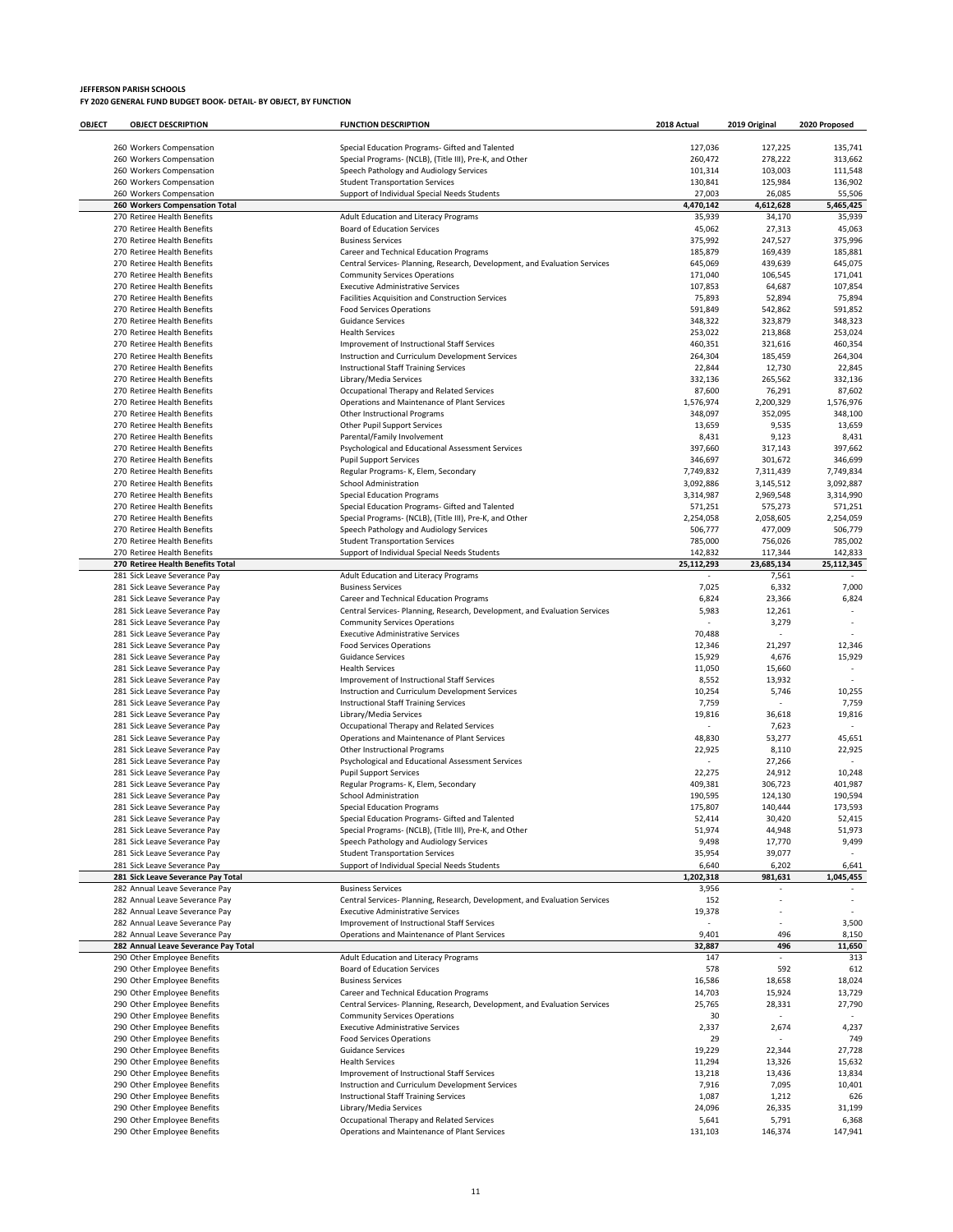| OBJECT | <b>OBJECT DESCRIPTION</b>                                                                    | <b>FUNCTION DESCRIPTION</b>                                                | 2018 Actual        | 2019 Original       | 2020 Proposed            |
|--------|----------------------------------------------------------------------------------------------|----------------------------------------------------------------------------|--------------------|---------------------|--------------------------|
|        |                                                                                              |                                                                            |                    |                     |                          |
|        | 290 Other Employee Benefits                                                                  | Other Instructional Programs                                               | 23,121             | 23,781              | 23,602                   |
|        | 290 Other Employee Benefits                                                                  | Other Pupil Support Services                                               | 285                | 335                 | 6,670                    |
|        | 290 Other Employee Benefits                                                                  | Parental/Family Involvement                                                | 105                | 78                  | 63                       |
|        | 290 Other Employee Benefits                                                                  | Psychological and Educational Assessment Services                          | 24,505             | 26,509              | 25,947                   |
|        | 290 Other Employee Benefits                                                                  | <b>Pupil Support Services</b>                                              | 19,388             | 21,217              | 23,025                   |
|        | 290 Other Employee Benefits<br>290 Other Employee Benefits                                   | Regular Programs- K, Elem, Secondary<br><b>School Administration</b>       | 563,035<br>128,305 | 625,974<br>143,469  | 669,578<br>147,918       |
|        | 290 Other Employee Benefits                                                                  | <b>Special Education Programs</b>                                          | 277,611            | 303,998             | 351,091                  |
|        | 290 Other Employee Benefits                                                                  | Special Education Programs- Gifted and Talented                            | 42,287             | 46,022              | 47,507                   |
|        | 290 Other Employee Benefits                                                                  | Special Programs- (NCLB), (Title III), Pre-K, and Other                    | 126,096            | 140,481             | 151,170                  |
|        | 290 Other Employee Benefits                                                                  | Speech Pathology and Audiology Services                                    | 34,922             | 38,312              | 38,736                   |
|        | 290 Other Employee Benefits                                                                  | <b>Student Transportation Services</b>                                     | 89,381             | 93,044              | 91,925                   |
|        | 290 Other Employee Benefits                                                                  | Support of Individual Special Needs Students                               | 19,747             | 20,901              | 22,185                   |
|        | 290 Other Employee Benefits Total                                                            |                                                                            | 1,622,545          | 1,786,212           | 1.918.601                |
|        | 311 Assessor Fees                                                                            | <b>Board of Education Services</b>                                         | 1,065,683          | 1,053,631           | 1,036,000                |
|        | 311 Assessor Fees Total                                                                      |                                                                            | 1,065,683          | 1,053,631           | 1,036,000                |
|        | 312 Sheriff Fees                                                                             | <b>Board of Education Services</b>                                         | 67,778             | 37,882              | 54,000                   |
|        | 312 Sheriff Fees Total                                                                       |                                                                            | 67,778             | 37,882              | 54,000                   |
|        | 313 Pension Fund                                                                             | <b>Board of Education Services</b>                                         | 2,435,673          | 2,397,755           | 2,628,144                |
|        | 313 Pension Fund Total                                                                       |                                                                            | 2,435,673          | 2,397,755           | 2,628,144                |
|        | 314 Sales Tax Collection Fees                                                                | <b>Board of Education Services</b>                                         | 16,984,510         | 16,484,000          | 16,990,000               |
|        | 314 Sales Tax Collection Fees Total                                                          |                                                                            | 16,984,510         | 16,484,000          | 16,990,000               |
|        | 316 Election Fees                                                                            | <b>Board of Education Services</b>                                         | 79,635             | 85,000              | $\overline{\phantom{a}}$ |
|        | 316 Election Fees Total                                                                      |                                                                            | 79,635             | 85,000              |                          |
|        | 320 Purchased Educational Services                                                           | Career and Technical Education Programs                                    | 34,862             | 49,418              | 48,884                   |
|        | 320 Purchased Educational Services                                                           | Central Services- Planning, Research, Development, and Evaluation Services | 2,093              | 2,064               | 2,000                    |
|        | 320 Purchased Educational Services                                                           | <b>Community Services Operations</b>                                       | 9,500              | 9,000               | 8,500                    |
|        | 320 Purchased Educational Services                                                           | Instructional Staff Training Services                                      | 62,153             | 195,202             | 200,321                  |
|        | 320 Purchased Educational Services                                                           | Library/Media Services                                                     | 15,512             | 30,355              | 30,276                   |
|        | 320 Purchased Educational Services                                                           | Operations and Maintenance of Plant Services                               | 301                |                     |                          |
|        | 320 Purchased Educational Services                                                           | Other Instructional Programs                                               | 427,334            | 458,321             | 97,491                   |
|        | 320 Purchased Educational Services                                                           | Parental/Family Involvement                                                |                    |                     | 310                      |
|        | 320 Purchased Educational Services                                                           | Regular Programs- K, Elem, Secondary                                       | 1,885,809          | 2,079,827           | 2,020,096                |
|        | 320 Purchased Educational Services                                                           | <b>School Administration</b>                                               | 399,370            |                     | 324,000                  |
|        | 320 Purchased Educational Services                                                           | <b>Special Education Programs</b>                                          | 252,766            | 374,128             | 370,259                  |
|        | 320 Purchased Educational Services                                                           | Special Education Programs- Gifted and Talented                            | 63,879             | 75,657              | 75,657                   |
|        | 320 Purchased Educational Services                                                           | Special Programs- (NCLB), (Title III), Pre-K, and Other                    | 160,233            | 240,343             | 231,186                  |
|        | 320 Purchased Educational Services                                                           | <b>Student Transportation Services</b>                                     | 17,812             | 18,000              | 28,000                   |
|        | 320 Purchased Educational Services Total                                                     |                                                                            | 3,331,623          | 3,532,315<br>$\sim$ | 3,436,980<br>$\sim$      |
|        | 330 Other Purchased Professional Services<br>330 Other Purchased Professional Services Total | Psychological and Educational Assessment Services                          | 9,235<br>9,235     |                     |                          |
|        | 332 Legal Services                                                                           | <b>Board of Education Services</b>                                         | 517,740            | 596,162             | 658,303                  |
|        | 332 Legal Services                                                                           | <b>Business Services</b>                                                   | 358,155            | 301,388             | 300,000                  |
|        | 332 Legal Services                                                                           | Central Services- Planning, Research, Development, and Evaluation Services | 13,070             |                     |                          |
|        | 332 Legal Services                                                                           | <b>Executive Administrative Services</b>                                   | 7,475              |                     |                          |
|        | 332 Legal Services                                                                           | Other Instructional Staff Services                                         | 18,201             | 20,000              |                          |
|        | 332 Legal Services                                                                           | <b>Special Education Programs</b>                                          |                    | 40                  |                          |
|        | 332 Legal Services Total                                                                     |                                                                            | 914,641            | 917,589             | 958,303                  |
|        | 333 Audit/Accounting Services                                                                | <b>Board of Education Services</b>                                         | 204,765            | 171,725             | 171,725                  |
|        | 333 Audit/Accounting Services                                                                | <b>Business Services</b>                                                   | 75,362             | 84,581              | 84,581                   |
|        | 333 Audit/Accounting Services                                                                | Central Services- Planning, Research, Development, and Evaluation Services | 38,611             | 108,928             | 108,928                  |
|        | 333 Audit/Accounting Services Total                                                          |                                                                            | 318,739            | 365,234             | 365,234                  |
|        | 335 Medical Services                                                                         | Central Services- Planning, Research, Development, and Evaluation Services | 8,568              | 9,865               | 9,865                    |
|        | 335 Medical Services                                                                         | <b>Health Services</b>                                                     | 2,941              | 1,576               | 2,455                    |
|        | 335 Medical Services                                                                         | Other Instructional Programs                                               | 115,000            | 120,000             | 120,000                  |
|        | 335 Medical Services                                                                         | <b>Student Transportation Services</b>                                     | 22,360             | 23,000              | 23,000                   |
|        | 335 Medical Services                                                                         | Support of Individual Special Needs Students                               | 32,313             | 76,994              | 52,350                   |
|        | 335 Medical Services Total                                                                   |                                                                            | 181,182            | 231,435             | 207,670                  |
|        | 339 Other Professional Services                                                              | <b>Board of Education Services</b>                                         | 188,425            | 123,923             | 97,050                   |
|        | 339 Other Professional Services                                                              | <b>Business Services</b>                                                   | 49,634             | 39,597              | 40,590                   |
|        | 339 Other Professional Services                                                              | Career and Technical Education Programs                                    | 6,810              | 5,978               | 300                      |
|        | 339 Other Professional Services                                                              | Central Services- Planning, Research, Development, and Evaluation Services | 208,359            | 219,337             | 219,337                  |
|        | 339 Other Professional Services                                                              | <b>Executive Administrative Services</b>                                   |                    | 200,000             |                          |
|        | 339 Other Professional Services                                                              | Improvement of Instructional Staff Services                                | 41,379             | 30,330              | 53,113                   |
|        | 339 Other Professional Services                                                              | Instructional Staff Training Services                                      | 496                |                     |                          |
|        | 339 Other Professional Services                                                              | Library/Media Services                                                     |                    |                     | 153,570                  |
|        | 339 Other Professional Services                                                              | Operations and Maintenance of Plant Services                               | 683,661            | 3,000               | 3,000                    |
|        | 339 Other Professional Services                                                              | Other Instructional Programs                                               | 25,206             |                     |                          |
|        | 339 Other Professional Services                                                              | Other Pupil Support Services                                               | 11,322             | 11,770              | 16,015                   |
|        | 339 Other Professional Services                                                              | Parental/Family Involvement                                                | 1,445              |                     | 450                      |
|        | 339 Other Professional Services                                                              | Psychological and Educational Assessment Services                          | 22,000             | 27,395              | 27,395                   |
|        | 339 Other Professional Services<br>339 Other Professional Services                           | Regular Programs- K, Elem, Secondary<br><b>School Administration</b>       | 32,631             |                     |                          |
|        | 339 Other Professional Services                                                              | <b>Special Education Programs</b>                                          | 9,964<br>35,000    |                     |                          |
|        | 339 Other Professional Services                                                              | Special Education Programs- Gifted and Talented                            | 275                | 78,335              | 45,500                   |
|        | 339 Other Professional Services                                                              | Speech Pathology and Audiology Services                                    |                    | 1,445               |                          |
|        | 339 Other Professional Services                                                              | <b>Student Transportation Services</b>                                     | 14,427             | 12,000              | 12,000                   |
|        | 339 Other Professional Services Total                                                        |                                                                            | 1,331,033          | 753,110             | 668,320                  |
|        | 340 Purchased Technical Services                                                             | <b>Board of Education Services</b>                                         | 9,000              | 9,000               |                          |
|        | 340 Purchased Technical Services                                                             | <b>Business Services</b>                                                   | 440,963            | 505,548             | 439,485                  |
|        | 340 Purchased Technical Services                                                             | Central Services- Planning, Research, Development, and Evaluation Services | 2,788,534          | 3,431,880           | 3,431,880                |
|        | 340 Purchased Technical Services                                                             | Instruction and Curriculum Development Services                            | 336,050            |                     |                          |
|        | 340 Purchased Technical Services                                                             | Library/Media Services                                                     | 8,279              | 5,895               | 5,127                    |
|        | 340 Purchased Technical Services                                                             | Operations and Maintenance of Plant Services                               | 208,989            | 35,184              | 35,184                   |
|        | 340 Purchased Technical Services                                                             | Other Instructional Programs                                               | 3,211              | 1,000               | 1,000                    |
|        | 340 Purchased Technical Services                                                             | Parental/Family Involvement                                                | 600                | 2,975               | 2,975                    |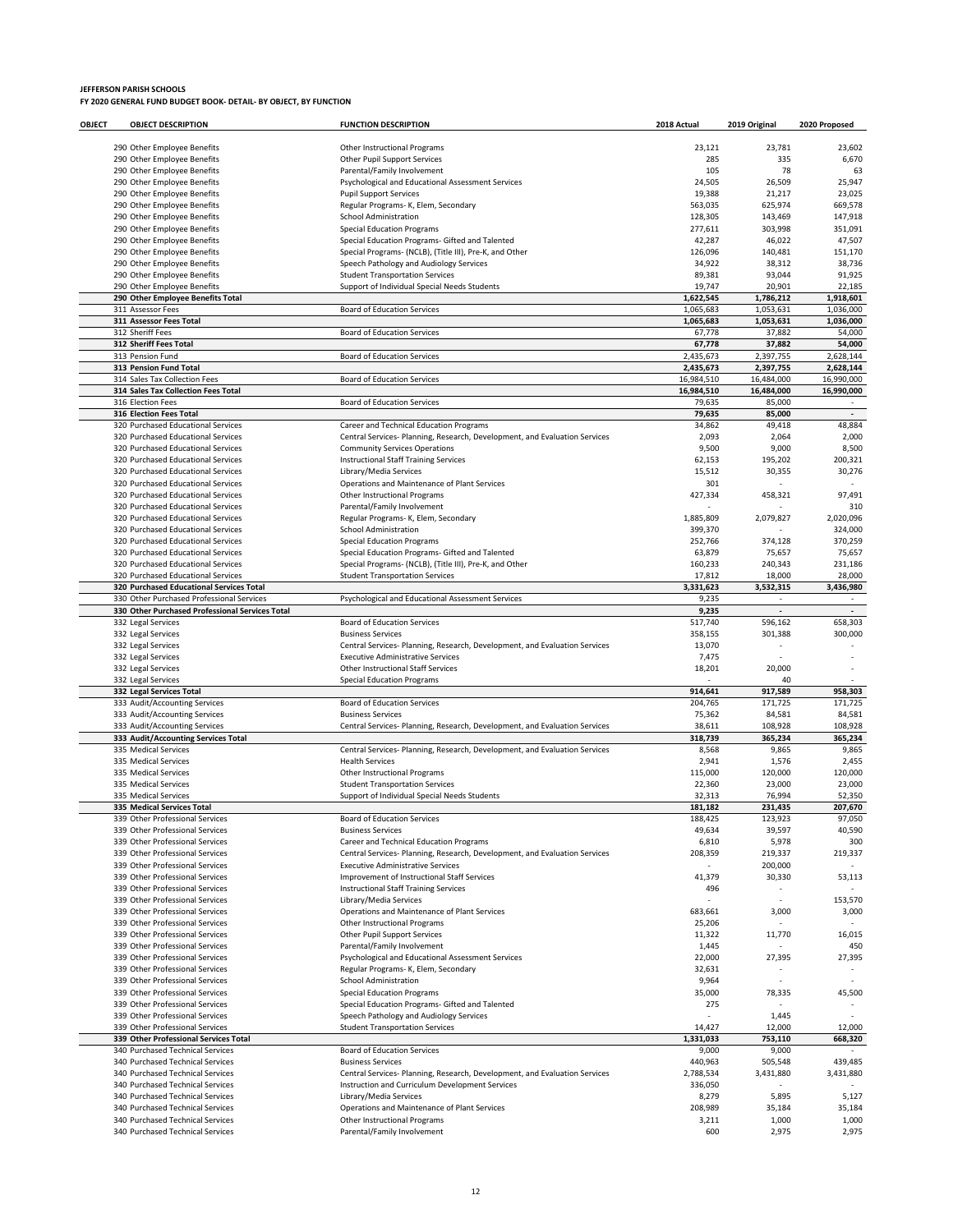| OBJECT | <b>OBJECT DESCRIPTION</b>                                                                 | <b>FUNCTION DESCRIPTION</b>                                                                                           | 2018 Actual             | 2019 Original                       | 2020 Proposed        |
|--------|-------------------------------------------------------------------------------------------|-----------------------------------------------------------------------------------------------------------------------|-------------------------|-------------------------------------|----------------------|
|        | 340 Purchased Technical Services                                                          | Psychological and Educational Assessment Services                                                                     | 4,895                   | 7,350                               | 7,350                |
|        | 340 Purchased Technical Services                                                          | <b>Pupil Support Services</b>                                                                                         |                         | 864                                 | 740                  |
|        | 340 Purchased Technical Services                                                          | Regular Programs- K, Elem, Secondary                                                                                  | 24,096                  |                                     |                      |
|        | 340 Purchased Technical Services                                                          | School Administration                                                                                                 | 8,697                   |                                     |                      |
|        | 340 Purchased Technical Services<br>340 Purchased Technical Services Total                | <b>Student Transportation Services</b>                                                                                | 31,782<br>3,865,097     | 50,000<br>4,049,696                 | 55,000<br>3,978,741  |
|        | 410 Utility Services                                                                      | Operations and Maintenance of Plant Services                                                                          | 700,699                 | 710,000                             | 758,308              |
|        | 410 Utility Services Total                                                                |                                                                                                                       | 700,699                 | 710,000                             | 758,308              |
|        | 420 Cleaning Services                                                                     | <b>Business Services</b>                                                                                              | 21,500                  | 17,158                              | 17,158               |
|        | 420 Cleaning Services                                                                     | <b>Executive Administrative Services</b>                                                                              | 1,302                   | 1,070                               | 1,070                |
|        | 420 Cleaning Services<br>420 Cleaning Services                                            | Improvement of Instructional Staff Services<br>Operations and Maintenance of Plant Services                           | 1,302<br>856,986        | 1,067<br>928,909                    | 2,500<br>923,963     |
|        | 420 Cleaning Services                                                                     | Other Pupil Support Services                                                                                          | 1,491                   | 1,640                               | 1,000                |
|        | 420 Cleaning Services                                                                     | Parental/Family Involvement                                                                                           | 1,302                   | 1,067                               | 1,100                |
|        | 420 Cleaning Services                                                                     | Psychological and Educational Assessment Services                                                                     | 9,037                   | 3,671                               | 3,671                |
|        | 420 Cleaning Services Total<br>430 Repairs and Maintenance                                | <b>Business Services</b>                                                                                              | 892,920<br>631          | 954,582<br>$\overline{\phantom{a}}$ | 950,463              |
|        | 430 Repairs and Maintenance                                                               | Central Services- Planning, Research, Development, and Evaluation Services                                            |                         | 3,730                               | 3,730                |
|        | 430 Repairs and Maintenance                                                               | <b>Food Services Operations</b>                                                                                       | 1,941                   |                                     |                      |
|        | 430 Repairs and Maintenance                                                               | Library/Media Services                                                                                                | 31,529                  | 12,139                              | 3,000                |
|        | 430 Repairs and Maintenance                                                               | Occupational Therapy and Related Services                                                                             |                         | 733                                 |                      |
|        | 430 Repairs and Maintenance<br>430 Repairs and Maintenance                                | Operations and Maintenance of Plant Services<br>Other Instructional Programs                                          | 7,605,410<br>32,597     | 7,729,094                           | 7,835,395            |
|        | 430 Repairs and Maintenance                                                               | Other Pupil Support Services                                                                                          | 512                     |                                     |                      |
|        | 430 Repairs and Maintenance                                                               | Parental/Family Involvement                                                                                           | 56                      | 75                                  |                      |
|        | 430 Repairs and Maintenance                                                               | Psychological and Educational Assessment Services                                                                     | 2,360                   | 2,572                               | 2,572                |
|        | 430 Repairs and Maintenance<br>430 Repairs and Maintenance                                | Regular Programs- K, Elem, Secondary                                                                                  | 36,458                  |                                     |                      |
|        | 430 Repairs and Maintenance                                                               | School Administration<br><b>Special Education Programs</b>                                                            | 5,972                   | 414                                 |                      |
|        | 430 Repairs and Maintenance                                                               | Speech Pathology and Audiology Services                                                                               | 324                     | 2,596                               |                      |
|        | 430 Repairs and Maintenance                                                               | <b>Student Transportation Services</b>                                                                                | 3,100                   | 20                                  | 3,500                |
|        | 430 Repairs and Maintenance Total                                                         |                                                                                                                       | 7,720,889               | 7,751,374                           | 7,848,198            |
|        | 440 Rentals<br>440 Rentals                                                                | <b>Business Services</b><br>Career and Technical Education Programs                                                   | 121,214                 | 121,766                             | 120,400<br>436       |
|        | 440 Rentals                                                                               | <b>Executive Administrative Services</b>                                                                              | 208                     |                                     |                      |
|        | 440 Rentals                                                                               | <b>Food Services Operations</b>                                                                                       | 920                     |                                     |                      |
|        | 440 Rentals                                                                               | Improvement of Instructional Staff Services                                                                           | 300                     | 225                                 |                      |
|        | 440 Rentals                                                                               | <b>Instructional Staff Training Services</b>                                                                          | 650                     |                                     |                      |
|        | 440 Rentals<br>440 Rentals                                                                | Library/Media Services<br>Operations and Maintenance of Plant Services                                                | 632<br>29,950           | 12,720                              | 22,705               |
|        | 440 Rentals                                                                               | Other Instructional Programs                                                                                          | 2,926                   |                                     |                      |
|        | 440 Rentals                                                                               | Other Pupil Support Services                                                                                          | 6,259                   |                                     |                      |
|        | 440 Rentals                                                                               | Parental/Family Involvement                                                                                           |                         | 75                                  |                      |
|        | 440 Rentals                                                                               | Regular Programs- K, Elem, Secondary                                                                                  | 515,554<br>138,572      |                                     |                      |
|        | 440 Rentals<br>440 Rentals                                                                | School Administration<br><b>Special Education Programs</b>                                                            | 826                     |                                     |                      |
|        | 440 Rentals                                                                               | Special Programs- (NCLB), (Title III), Pre-K, and Other                                                               | 1,275                   | 1,430                               | 1,000                |
|        | 440 Rentals                                                                               | <b>Student Transportation Services</b>                                                                                | 97,202                  | 150,000                             | 145,000              |
|        | 440 Rentals Total                                                                         |                                                                                                                       | 916,488                 | 286,216                             | 289,541              |
|        | 450 Construction Services<br><b>450 Construction Services Total</b>                       | Facilities Acquisition and Construction Services                                                                      | 2,430,534<br>2,430,534  | 790,000<br>790,000                  | ٠<br>$\overline{a}$  |
|        | 490 Other Purchased Property Services                                                     | <b>Business Services</b>                                                                                              | 1,304                   | 1,300                               |                      |
|        | 490 Other Purchased Property Services                                                     | Operations and Maintenance of Plant Services                                                                          | 1,416,850               | 1,829,765                           | 1,940,934            |
|        | 490 Other Purchased Property Services                                                     | Other Instructional Programs                                                                                          | 145,071                 | 125,710                             | 175,644              |
|        | 490 Other Purchased Property Services Total                                               |                                                                                                                       | 1,563,226               | 1,956,775                           | 2,116,578            |
|        | 510 Student Transportation Services<br>510 Student Transportation Services                | Career and Technical Education Programs<br>Central Services- Planning, Research, Development, and Evaluation Services | 2,893<br>15             |                                     |                      |
|        | 510 Student Transportation Services                                                       | Other Instructional Programs                                                                                          | 1,651                   |                                     |                      |
|        | 510 Student Transportation Services                                                       | Regular Programs- K, Elem, Secondary                                                                                  | 871                     |                                     | 45,000               |
|        | 510 Student Transportation Services                                                       | <b>Student Transportation Services</b>                                                                                | 7,054,982               | 7,583,549                           | 8,874,950            |
|        | 510 Student Transportation Services Total<br>520 Insurance (Other than Employee Benefits) | <b>Board of Education Services</b>                                                                                    | 7,060,413<br>776,308    | 7,583,549<br>739,856                | 8,919,950<br>821,226 |
|        | 520 Insurance (Other than Employee Benefits)                                              | Operations and Maintenance of Plant Services                                                                          | 3,184,068               | 3,178,513                           | 3,211,117            |
|        | 520 Insurance (Other than Employee Benefits)                                              | <b>Student Transportation Services</b>                                                                                | 661,332                 | 560,685                             | 671,200              |
|        | 520 Insurance (Other than Employee Benefits) Total                                        |                                                                                                                       | 4,621,708               | 4,479,054                           | 4,703,544            |
|        | 530 Communications                                                                        | <b>Board of Education Services</b>                                                                                    | 491                     | 3,341                               | 3,410                |
|        | 530 Communications<br>530 Communications                                                  | <b>Business Services</b><br>Career and Technical Education Programs                                                   | 114,982<br>41,484       | 117,060<br>195,940                  | 97,515<br>199,581    |
|        | 530 Communications                                                                        | Central Services- Planning, Research, Development, and Evaluation Services                                            | 5,073                   | 208,765                             | 204,515              |
|        | 530 Communications                                                                        | <b>Executive Administrative Services</b>                                                                              | 3,075                   |                                     |                      |
|        | 530 Communications                                                                        | <b>Food Services Operations</b>                                                                                       | 171                     |                                     |                      |
|        | 530 Communications                                                                        | Improvement of Instructional Staff Services                                                                           | 12,964                  | 13,315                              |                      |
|        | 530 Communications<br>530 Communications                                                  | Instruction and Curriculum Development Services<br>Instructional Staff Training Services                              | 710<br>61               | 1,171<br>300                        |                      |
|        | 530 Communications                                                                        | Library/Media Services                                                                                                | 169,671                 | 145,784                             | 146,723              |
|        | 530 Communications                                                                        | Operations and Maintenance of Plant Services                                                                          | 341,462                 | 751,263                             | 751,263              |
|        | 530 Communications                                                                        | Other Instructional Programs                                                                                          | 234,396                 | 215,018                             | 15,000               |
|        | 530 Communications                                                                        | Other Pupil Support Services                                                                                          | $\overline{7}$          |                                     |                      |
|        | 530 Communications<br>530 Communications                                                  | <b>Pupil Support Services</b><br>Regular Programs- K, Elem, Secondary                                                 | 457,184<br>428,826      | 557,230<br>428,946                  | 495,954<br>517,613   |
|        | 530 Communications                                                                        | School Administration                                                                                                 | 263,457                 | 381,090                             | 381,090              |
|        | 530 Communications                                                                        | <b>Special Education Programs</b>                                                                                     |                         | 70,940                              | 47,242               |
|        | 530 Communications                                                                        | Special Education Programs- Gifted and Talented                                                                       |                         | 30                                  | 1,500                |
|        | 530 Communications<br>530 Communications                                                  | Special Programs- (NCLB), (Title III), Pre-K, and Other                                                               | 5,883<br>21,953         | 3,600                               |                      |
|        | 530 Communications                                                                        | Speech Pathology and Audiology Services<br><b>Student Transportation Services</b>                                     | $\overline{\mathbf{2}}$ | 22,071                              | 20,075               |
|        |                                                                                           |                                                                                                                       |                         |                                     |                      |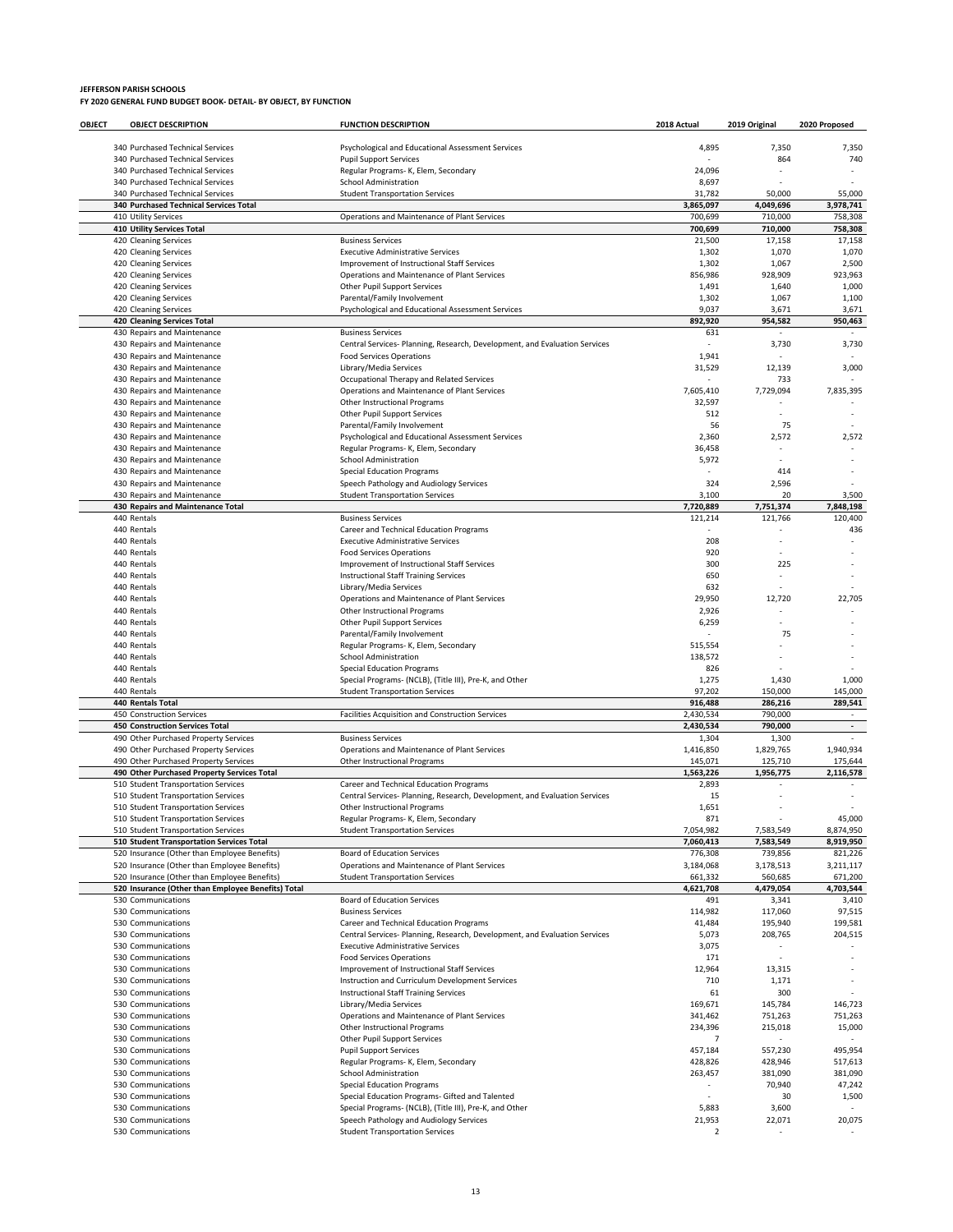| OBJECT | <b>OBJECT DESCRIPTION</b>                                | <b>FUNCTION DESCRIPTION</b>                                                               | 2018 Actual          | 2019 Original            | 2020 Proposed |
|--------|----------------------------------------------------------|-------------------------------------------------------------------------------------------|----------------------|--------------------------|---------------|
|        | <b>530 Communications Total</b>                          |                                                                                           | 2,101,852            | 3,115,863                | 2,881,481     |
|        | 540 Advertising and Public Notices                       | <b>Board of Education Services</b>                                                        | 3,111                | 10,778                   | 4,500         |
|        | 540 Advertising and Public Notices                       | <b>Business Services</b>                                                                  | 8                    | 1,280                    | 1,280         |
|        | 540 Advertising and Public Notices                       | Central Services- Planning, Research, Development, and Evaluation Services                | 4,876                | 6,000                    | 6,000         |
|        | 540 Advertising and Public Notices                       | <b>Executive Administrative Services</b>                                                  | 381                  |                          |               |
|        | 540 Advertising and Public Notices                       | Operations and Maintenance of Plant Services                                              | 390                  |                          |               |
|        | 540 Advertising and Public Notices                       | Regular Programs- K, Elem, Secondary                                                      | $\overline{a}$       |                          |               |
|        | 540 Advertising and Public Notices Total                 |                                                                                           | 8,770                | 18,058                   | 11,780        |
|        | 550 Printing and Binding                                 | <b>Board of Education Services</b>                                                        | 270                  | 8,774                    | 1,000         |
|        | 550 Printing and Binding                                 | <b>Business Services</b>                                                                  | 30,994               | 65,574                   | 66,320        |
|        | 550 Printing and Binding                                 | Career and Technical Education Programs                                                   | 262                  | 270                      |               |
|        | 550 Printing and Binding                                 | Central Services- Planning, Research, Development, and Evaluation Services                | 4,962                | 4,211                    | 4,211         |
|        | 550 Printing and Binding                                 | <b>Executive Administrative Services</b>                                                  | 28,928               | 8,150                    | 8,791         |
|        | 550 Printing and Binding                                 | <b>Health Services</b>                                                                    | 202                  | 469                      |               |
|        | 550 Printing and Binding                                 | Improvement of Instructional Staff Services                                               | 4,475                | 2,533                    | 2,500         |
|        | 550 Printing and Binding                                 | Instruction and Curriculum Development Services                                           | 1,971                | 1,280                    |               |
|        | 550 Printing and Binding                                 | Library/Media Services                                                                    | 308                  |                          |               |
|        | 550 Printing and Binding                                 | Operations and Maintenance of Plant Services                                              | 4,347                | 3,365                    | 3,365         |
|        | 550 Printing and Binding                                 | Other Instructional Programs                                                              | 1,656                | 684                      | 602           |
|        | 550 Printing and Binding<br>550 Printing and Binding     | Psychological and Educational Assessment Services<br>Regular Programs- K, Elem, Secondary | 125,729              | 165,695                  | 166,570       |
|        | 550 Printing and Binding                                 | School Administration                                                                     | 25,546               |                          |               |
|        | 550 Printing and Binding                                 | <b>Special Education Programs</b>                                                         | 136                  |                          |               |
|        | 550 Printing and Binding                                 | Special Programs- (NCLB), (Title III), Pre-K, and Other                                   | 765                  | 590                      |               |
|        | 550 Printing and Binding                                 | Speech Pathology and Audiology Services                                                   |                      |                          | 500           |
|        | 550 Printing and Binding                                 | <b>Student Transportation Services</b>                                                    | 4,599                | 4,290                    | 3,000         |
|        | 550 Printing and Binding                                 | Support of Individual Special Needs Students                                              |                      | 18                       |               |
|        | 550 Printing and Binding Total                           |                                                                                           | 235,150              | 265,903                  | 256,860       |
|        | 560 Tuition                                              | <b>Executive Administrative Services</b>                                                  |                      | 1,324                    | 1,324         |
|        | 560 Tuition                                              | Regular Programs- K, Elem, Secondary                                                      | 550                  |                          |               |
|        | 560 Tuition                                              | <b>Special Education Programs</b>                                                         | 63,363               | 80,068                   | 39,000        |
|        | <b>560 Tuition Total</b>                                 |                                                                                           | 63,913               | 81,392                   | 40,324        |
|        | 580 Travel                                               | <b>Board of Education Services</b>                                                        | 38,704               | 40,000                   | 40,000        |
|        | 580 Travel                                               | <b>Business Services</b>                                                                  | 7,920                | 14,727                   | 14,327        |
|        | 580 Travel                                               | Central Services- Planning, Research, Development, and Evaluation Services                | 63,378               | 58,053                   | 57,973        |
|        | 580 Travel                                               | <b>Executive Administrative Services</b>                                                  | 27,094               | 21,060                   | 29,060        |
|        | 580 Travel                                               | <b>Guidance Services</b>                                                                  | 1,440                | 1,655                    | 1,200         |
|        | 580 Travel                                               | <b>Health Services</b>                                                                    | 5,643                | 5,932                    | 8,000         |
|        | 580 Travel                                               | Improvement of Instructional Staff Services                                               | 38,589               | 35,304                   | 109,696       |
|        | 580 Travel                                               | Instruction and Curriculum Development Services                                           | 19,467               | 20,600                   | 500           |
|        | 580 Travel                                               | <b>Instructional Staff Training Services</b>                                              | 29,265               | 25,410                   | 170           |
|        | 580 Travel                                               | Library/Media Services                                                                    | 2,906                | 2,546                    | 8,000         |
|        | 580 Travel                                               | Occupational Therapy and Related Services                                                 | 16,361               | 12,735                   |               |
|        | 580 Travel                                               | Operations and Maintenance of Plant Services                                              | 21,610               | 15,800                   | 15,800        |
|        | 580 Travel                                               | Other Instructional Programs                                                              | 6,751                |                          |               |
|        | 580 Travel                                               | Psychological and Educational Assessment Services                                         | 19,373               | 16,758                   | 16,758        |
|        | 580 Travel                                               | <b>Pupil Support Services</b>                                                             | 7,351                | 8,965                    |               |
|        | 580 Travel                                               | Regular Programs- K, Elem, Secondary                                                      | 70,624               | 4,500                    |               |
|        | 580 Travel                                               | School Administration                                                                     | 17,630               | 1,500                    |               |
|        | 580 Travel<br>580 Travel                                 | <b>Special Education Programs</b><br>Special Education Programs- Gifted and Talented      | 42,998<br>22,514     | 41,698                   | 3,684         |
|        | 580 Travel                                               |                                                                                           | 51,842               | 16,684<br>48,896         | 105,000       |
|        | 580 Travel                                               | Speech Pathology and Audiology Services<br><b>Student Transportation Services</b>         | 4,583                | 3,000                    | 2,000         |
|        | 580 Travel                                               | Support of Individual Special Needs Students                                              |                      | 7,284                    |               |
|        | 580 Travel Total                                         |                                                                                           | 516,043              | 403,108                  | 412,168       |
|        | 590 Miscellaneous Purchased Services                     | Instructional Staff Training Services                                                     | 1,014                | $\overline{\phantom{m}}$ |               |
|        | 590 Miscellaneous Purchased Services                     | Operations and Maintenance of Plant Services                                              | 33                   |                          |               |
|        | 590 Miscellaneous Purchased Services                     | Other Instructional Programs                                                              | 5,870                | 2,360                    | 2,500         |
|        | 590 Miscellaneous Purchased Services                     | Other Pupil Support Services                                                              | 1,033                |                          |               |
|        | 590 Miscellaneous Purchased Services                     | Regular Programs- K, Elem, Secondary                                                      | 18,405               |                          |               |
|        | 590 Miscellaneous Purchased Services                     | <b>School Administration</b>                                                              | 889                  |                          |               |
|        | 590 Miscellaneous Purchased Services Total               |                                                                                           | 27,244               | 2,360                    | 2,500         |
|        | 610 Materials and Supplies                               | Adult Education and Literacy Programs                                                     |                      | 359                      | $\sim$        |
|        | 610 Materials and Supplies                               | <b>Board of Education Services</b>                                                        | 4,846                | 4,100                    | 3,000         |
|        | 610 Materials and Supplies                               | <b>Business Services</b>                                                                  | 464,643              | 424,349                  | 165,290       |
|        | 610 Materials and Supplies                               | Career and Technical Education Programs                                                   | 68,367               | 121,132                  | 57,900        |
|        | 610 Materials and Supplies                               | Central Services- Planning, Research, Development, and Evaluation Services                | 64,771               | 47,163                   | 47,163        |
|        | 610 Materials and Supplies                               | <b>Executive Administrative Services</b>                                                  | 35,177               | 23,869                   | 25,369        |
|        | 610 Materials and Supplies                               | <b>Food Services Operations</b>                                                           | 44,048               |                          |               |
|        | 610 Materials and Supplies                               | <b>Health Services</b>                                                                    | 5,477                | 31,932                   | 12,350        |
|        | 610 Materials and Supplies                               | Improvement of Instructional Staff Services                                               | 15,666               | 14,270                   | 73,095        |
|        | 610 Materials and Supplies                               | Instruction and Curriculum Development Services                                           | 4,441                | 4,508                    | 60,000        |
|        | 610 Materials and Supplies                               | Instructional Staff Training Services                                                     | 13,054               |                          |               |
|        | 610 Materials and Supplies                               | Library/Media Services                                                                    | 47,716               | 5,125                    | 5,000         |
|        | 610 Materials and Supplies                               | Operations and Maintenance of Plant Services                                              | 837,831              | 193,590                  | 108,482       |
|        | 610 Materials and Supplies                               | Other Instructional Programs                                                              | 166,981              | 5,113                    | 1,920         |
|        | 610 Materials and Supplies                               | Other Instructional Staff Services                                                        | 17,599               |                          |               |
|        | 610 Materials and Supplies                               | Other Pupil Support Services                                                              | 13,119               | ×,                       | ٠             |
|        | 610 Materials and Supplies                               | Parental/Family Involvement                                                               | 542                  |                          |               |
|        | 610 Materials and Supplies                               | Psychological and Educational Assessment Services                                         | 8,343                | 12,220                   | 10,820        |
|        | 610 Materials and Supplies                               | Regular Programs- K, Elem, Secondary<br>School Administration                             | 1,487,265<br>212,906 | 606,897                  | 596,140       |
|        | 610 Materials and Supplies<br>610 Materials and Supplies | <b>Special Education Programs</b>                                                         | 121,042              | 54,331                   | 70,500        |
|        | 610 Materials and Supplies                               | Special Education Programs- Gifted and Talented                                           | 1,220                | 1,980                    |               |
|        | 610 Materials and Supplies                               | Special Programs- (NCLB), (Title III), Pre-K, and Other                                   | 67,050               | 128,960                  | 577           |
|        | 610 Materials and Supplies                               | Speech Pathology and Audiology Services                                                   | 10,634               | 10,050                   |               |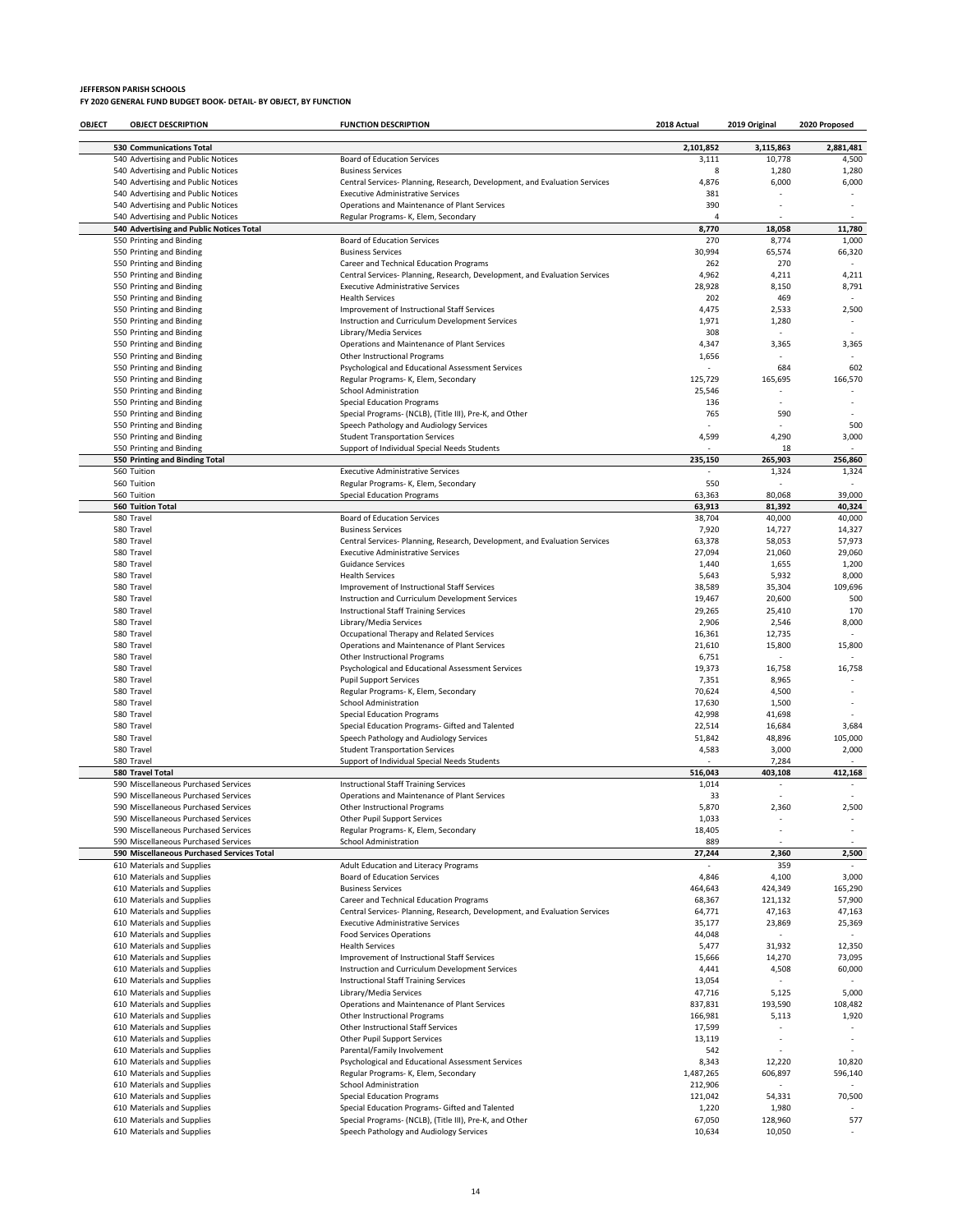| OBJECT | <b>OBJECT DESCRIPTION</b>                                                                      | <b>FUNCTION DESCRIPTION</b>                                                                  | 2018 Actual             | 2019 Original            | 2020 Proposed            |
|--------|------------------------------------------------------------------------------------------------|----------------------------------------------------------------------------------------------|-------------------------|--------------------------|--------------------------|
|        | 610 Materials and Supplies                                                                     | <b>Student Transportation Services</b>                                                       | 26,291                  | 27,062                   | 14,847                   |
|        | 610 Materials and Supplies Total                                                               |                                                                                              | 3,739,028               | 1,717,011                | 1,252,453                |
|        | 615 Supplies- Technology Related                                                               | <b>Board of Education Services</b>                                                           | 4,029                   |                          |                          |
|        | 615 Supplies- Technology Related                                                               | <b>Business Services</b>                                                                     | 159,033                 | 34,012                   | 21,370                   |
|        | 615 Supplies- Technology Related                                                               | Central Services- Planning, Research, Development, and Evaluation Services                   | 1,027,769               | 720,900                  | 719,660                  |
|        | 615 Supplies- Technology Related                                                               | <b>Executive Administrative Services</b>                                                     | 18,636                  | 6,820                    | 9,738                    |
|        | 615 Supplies- Technology Related<br>615 Supplies- Technology Related                           | <b>Food Services Operations</b><br><b>Health Services</b>                                    | 19<br>49,479            | 14,310                   | 18,790                   |
|        | 615 Supplies- Technology Related                                                               | Improvement of Instructional Staff Services                                                  | 3,553                   | 56,064                   | 38,894                   |
|        | 615 Supplies- Technology Related                                                               | Library/Media Services                                                                       | 30,188                  | 29,007                   | 11,750                   |
|        | 615 Supplies- Technology Related                                                               | Operations and Maintenance of Plant Services                                                 | 228,034                 | 111,840                  | 107,179                  |
|        | 615 Supplies- Technology Related                                                               | Other Instructional Programs                                                                 | 4,870                   |                          |                          |
|        | 615 Supplies- Technology Related                                                               | Other Instructional Staff Services                                                           | 2,294                   |                          |                          |
|        | 615 Supplies- Technology Related                                                               | Other Pupil Support Services                                                                 | 29                      |                          |                          |
|        | 615 Supplies- Technology Related                                                               | Psychological and Educational Assessment Services                                            | 1,563                   | 4,430                    | 3,987                    |
|        | 615 Supplies- Technology Related                                                               | Regular Programs- K, Elem, Secondary                                                         | 812,066                 | 406,702                  | 462,100                  |
|        | 615 Supplies- Technology Related                                                               | <b>School Administration</b>                                                                 | 105,384                 | 120                      |                          |
|        | 615 Supplies- Technology Related<br>615 Supplies- Technology Related                           | <b>Special Education Programs</b><br>Special Programs- (NCLB), (Title III), Pre-K, and Other | 24,054<br>147,915       | 318,940                  | 6,750                    |
|        | 615 Supplies- Technology Related                                                               | Speech Pathology and Audiology Services                                                      |                         | 2,160                    |                          |
|        | 615 Supplies- Technology Related                                                               | <b>Student Transportation Services</b>                                                       | 3,792                   | 23,072                   | 3,150                    |
|        | 615 Supplies- Technology Related Total                                                         |                                                                                              | 2,622,708               | 1,728,378                | 1,403,368                |
|        | 620 Energy                                                                                     | <b>Instructional Staff Training Services</b>                                                 | 120                     |                          |                          |
|        | 620 Energy                                                                                     | Operations and Maintenance of Plant Services                                                 | 9,969,765               | 9,872,969                | 9,597,030                |
|        | 620 Energy                                                                                     | Other Instructional Programs                                                                 | 4,472                   |                          |                          |
|        | 620 Energy                                                                                     | Psychological and Educational Assessment Services                                            |                         | 25                       | 25                       |
|        | 620 Energy                                                                                     | Regular Programs- K, Elem, Secondary                                                         | 5,158                   |                          | ٠                        |
|        | 620 Energy                                                                                     | School Administration                                                                        | 370                     |                          |                          |
|        | 620 Energy                                                                                     | Speech Pathology and Audiology Services                                                      | 88                      | 123                      |                          |
|        | 620 Energy<br>620 Energy Total                                                                 | <b>Student Transportation Services</b>                                                       | 1,072,969<br>11,052,942 | 1,000,000<br>10,873,117  | 1,000,000<br>10,597,055  |
|        | 630 Purchased Food                                                                             | <b>Board of Education Services</b>                                                           | 12,793                  | 9,300                    | 4,000                    |
|        | 630 Purchased Food                                                                             | Career and Technical Education Programs                                                      | 2,036                   | 600                      | 250                      |
|        | 630 Purchased Food                                                                             | Central Services- Planning, Research, Development, and Evaluation Services                   | 19,066                  | 25,975                   | 22,850                   |
|        | 630 Purchased Food                                                                             | <b>Executive Administrative Services</b>                                                     | 19,366                  | 10,060                   | 6,445                    |
|        | 630 Purchased Food                                                                             | <b>Food Services Operations</b>                                                              | 1,191                   |                          |                          |
|        | 630 Purchased Food                                                                             | Improvement of Instructional Staff Services                                                  |                         | 200                      |                          |
|        | 630 Purchased Food                                                                             | Instruction and Curriculum Development Services                                              |                         | 421                      |                          |
|        | 630 Purchased Food                                                                             | <b>Instructional Staff Training Services</b>                                                 | 4,337                   |                          |                          |
|        | 630 Purchased Food                                                                             | Library/Media Services                                                                       | 555                     |                          |                          |
|        | 630 Purchased Food                                                                             | Operations and Maintenance of Plant Services                                                 | 5,112                   | 6,900                    | 3,000                    |
|        | 630 Purchased Food                                                                             | Other Instructional Programs                                                                 | 3,853                   |                          | 250                      |
|        | 630 Purchased Food                                                                             | Other Pupil Support Services                                                                 | 1,975                   |                          |                          |
|        | 630 Purchased Food<br>630 Purchased Food                                                       | Parental/Family Involvement<br>Psychological and Educational Assessment Services             | 344                     | 150<br>550               |                          |
|        | 630 Purchased Food                                                                             | Regular Programs- K, Elem, Secondary                                                         | 52,005                  | 6,794                    | 1,000                    |
|        | 630 Purchased Food                                                                             | School Administration                                                                        | 15,197                  |                          |                          |
|        | 630 Purchased Food                                                                             | <b>Special Education Programs</b>                                                            | 33                      |                          |                          |
|        | 630 Purchased Food                                                                             | Special Programs- (NCLB), (Title III), Pre-K, and Other                                      | 73                      | 80                       |                          |
|        | 630 Purchased Food                                                                             | <b>Student Transportation Services</b>                                                       | 45                      |                          |                          |
|        | 630 Purchased Food Total                                                                       |                                                                                              | 137,980                 | 61,030                   | 37,795                   |
|        | 640 Textbooks/Workbooks/Lib Books/Periodicals                                                  | Career and Technical Education Programs                                                      | 28,161                  | 72,040                   |                          |
|        | 640 Textbooks/Workbooks/Lib Books/Periodicals                                                  | <b>Executive Administrative Services</b>                                                     | 683                     | 533                      | 533                      |
|        | 640 Textbooks/Workbooks/Lib Books/Periodicals                                                  | <b>Instructional Staff Training Services</b>                                                 | 50                      |                          | $\overline{\phantom{a}}$ |
|        | 640 Textbooks/Workbooks/Lib Books/Periodicals<br>640 Textbooks/Workbooks/Lib Books/Periodicals | Library/Media Services                                                                       | 86,213<br>891           |                          |                          |
|        | 640 Textbooks/Workbooks/Lib Books/Periodicals                                                  | Other Instructional Programs<br>Regular Programs- K, Elem, Secondary                         | 4,075,415               | 4,025,748                | 6,727,670                |
|        | 640 Textbooks/Workbooks/Lib Books/Periodicals                                                  | <b>School Administration</b>                                                                 | 511                     |                          |                          |
|        | 640 Textbooks/Workbooks/Lib Books/Periodicals                                                  | <b>Special Education Programs</b>                                                            | 602                     |                          |                          |
|        | 640 Textbooks/Workbooks/Lib Books/Periodicals                                                  | <b>Student Transportation Services</b>                                                       | 267                     |                          |                          |
|        | 640 Textbooks/Workbooks/Lib Books/Periodicals Total                                            |                                                                                              | 4,192,792               | 4,098,321                | 6,728,203                |
|        | 710 Land and Improvement                                                                       | Facilities Acquisition and Construction Services                                             | 28,200                  |                          |                          |
|        | 710 Land and Improvement                                                                       | Operations and Maintenance of Plant Services                                                 | 18,275                  |                          |                          |
|        | 710 Land and Improvement Total                                                                 |                                                                                              | 46,475                  | $\overline{\phantom{a}}$ | $\blacksquare$           |
|        | 730 Machinery, Vehicles. Furniture, Equipment                                                  | <b>Business Services</b>                                                                     | 15,703                  |                          |                          |
|        | 730 Machinery, Vehicles. Furniture, Equipment                                                  | Career and Technical Education Programs                                                      | 18,102                  |                          |                          |
|        | 730 Machinery, Vehicles. Furniture, Equipment<br>730 Machinery, Vehicles. Furniture, Equipment | <b>Executive Administrative Services</b><br><b>Food Services Operations</b>                  | 51,500<br>20,705        |                          |                          |
|        | 730 Machinery, Vehicles. Furniture, Equipment                                                  | Operations and Maintenance of Plant Services                                                 | 877,048                 | 108,969                  | 50,000                   |
|        | 730 Machinery, Vehicles. Furniture, Equipment                                                  | <b>Student Transportation Services</b>                                                       | 86,771                  | 87,000                   |                          |
|        | 730 Machinery, Vehicles. Furniture, Equipment Total                                            |                                                                                              | 1,069,830               | 195,969                  | 50,000                   |
|        | 810 Dues and Fees                                                                              | <b>Board of Education Services</b>                                                           | 47,532                  | 60,435                   | 98,127                   |
|        | 810 Dues and Fees                                                                              | <b>Business Services</b>                                                                     | 4,430                   | 4,254                    | 4,518                    |
|        | 810 Dues and Fees                                                                              | Central Services- Planning, Research, Development, and Evaluation Services                   | 30                      | 55                       | 55                       |
|        | 810 Dues and Fees                                                                              | <b>Executive Administrative Services</b>                                                     | 1,604                   | 1,145                    | 1,145                    |
|        | 810 Dues and Fees                                                                              | <b>Health Services</b>                                                                       | 3,900                   | 30,100                   | 9,600                    |
|        | 810 Dues and Fees                                                                              | <b>Instructional Staff Training Services</b>                                                 | 13,653                  | 900                      | $\sim$                   |
|        | 810 Dues and Fees                                                                              | Library/Media Services                                                                       | 120                     | 810                      | 2,000                    |
|        | 810 Dues and Fees                                                                              | Operations and Maintenance of Plant Services                                                 | 2,806                   | 712                      | 712                      |
|        | 810 Dues and Fees                                                                              | Other Instructional Programs                                                                 | 15,323                  | 245                      | 525                      |
|        | 810 Dues and Fees<br>810 Dues and Fees                                                         | Other Pupil Support Services                                                                 | 3,356                   | 8,000                    | 14,000                   |
|        | 810 Dues and Fees                                                                              | Regular Programs- K, Elem, Secondary<br><b>School Administration</b>                         | 69,763<br>81,593        | 70,200                   | $\sim$                   |
|        | 810 Dues and Fees                                                                              | <b>Student Transportation Services</b>                                                       | 2,554                   |                          |                          |
|        | 810 Dues and Fees Total                                                                        |                                                                                              | 246,663                 | 176,856                  | 130,682                  |

820 Legal Reserve Board of Education Services 60,000 500,000 ‐